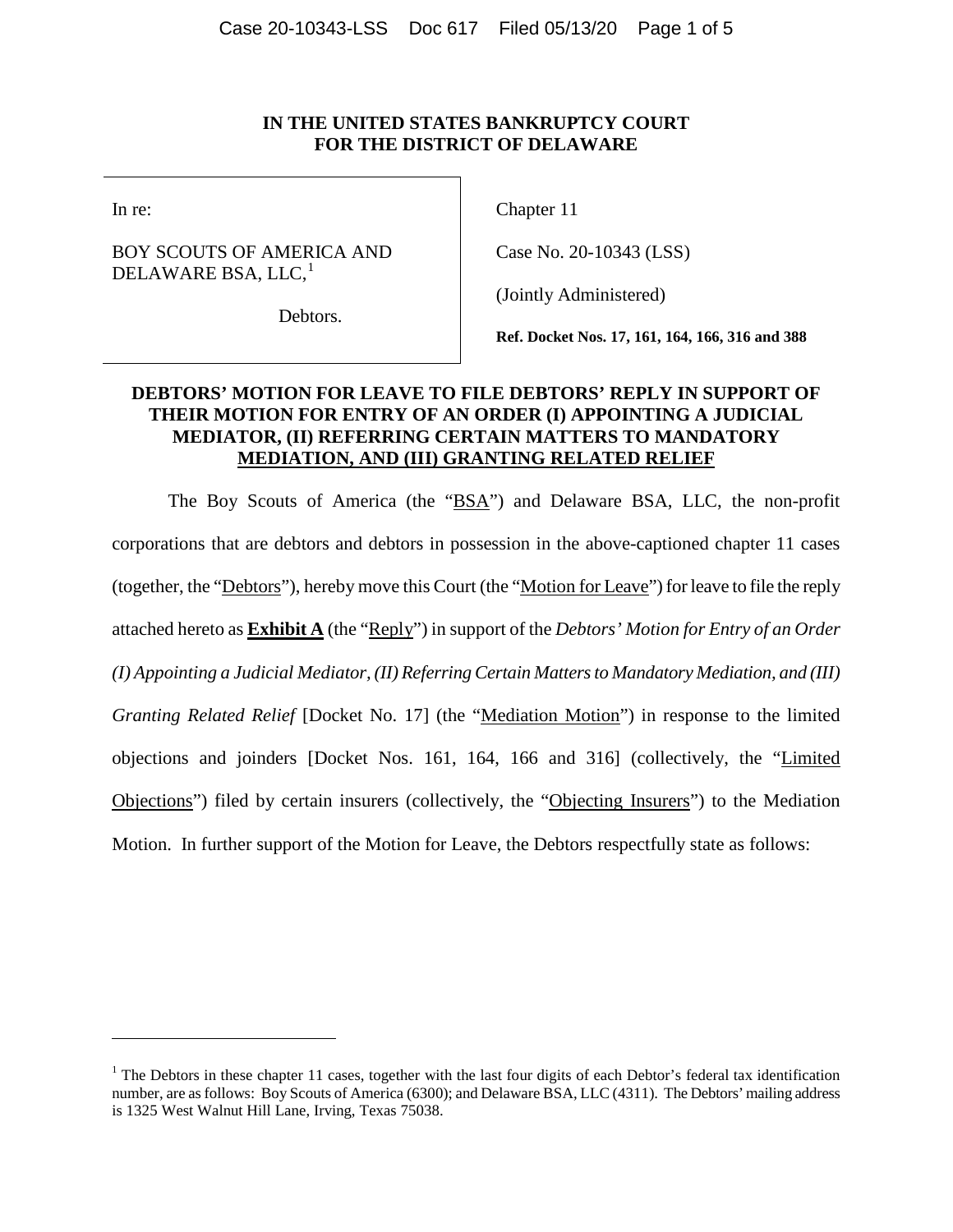#### **JURISDICTION**

1. This Court has jurisdiction to consider this matter pursuant to 28 U.S.C. §§ 157 and 1334. This is a core proceeding pursuant to 28 U.S.C. § 157(b)(2). Venue is proper before this Court pursuant to 28 U.S.C. §§ 1408 and 1409.

2. The basis for the relief requested herein is section 105(a) of title 11 of the United States Code (the "Bankruptcy Code") and Local Rule 9006-1(d) of the *Local Rules of Bankruptcy Practice and Procedure of the United States Bankruptcy Court for the District of Delaware* (the "Local Rules").

3. The Debtors consent to the entry of a final order by the Court in connection with this Motion for Leave to the extent that it is later determined that the Court, absent consent of the parties, cannot enter final orders or judgments.

#### **BACKGROUND**

4. The Mediation Motion was filed with the Court on February 18, 2020. The initial deadline to file any objections to the Mediation Motion was March 11, 2020, at 4:00 p.m. (ET). The Debtors extended the objection deadline to April 1, 2020, at 4:00 p.m. (ET) for the Official Committee of Unsecured Creditors (the "Creditors' Committee"), the Official Committee of Tort Claimants (the "Tort Claimants' Committee"), the Future Claimants' Representative (the "FCR"), and JPMorgan Chase Bank, National Association. The hearing for the Court to Consider the Mediation Motion is currently scheduled for May 18, 2020, at 10:00 a.m. (ET) (the "Hearing").

5. Prior to the objection deadline, Debtors engaged in good faith with each of their constituencies to reach an agreement regarding the terms of an acceptable order for the Mediation Motion. Accordingly, the Debtors reached an agreement on a proposed form of order with the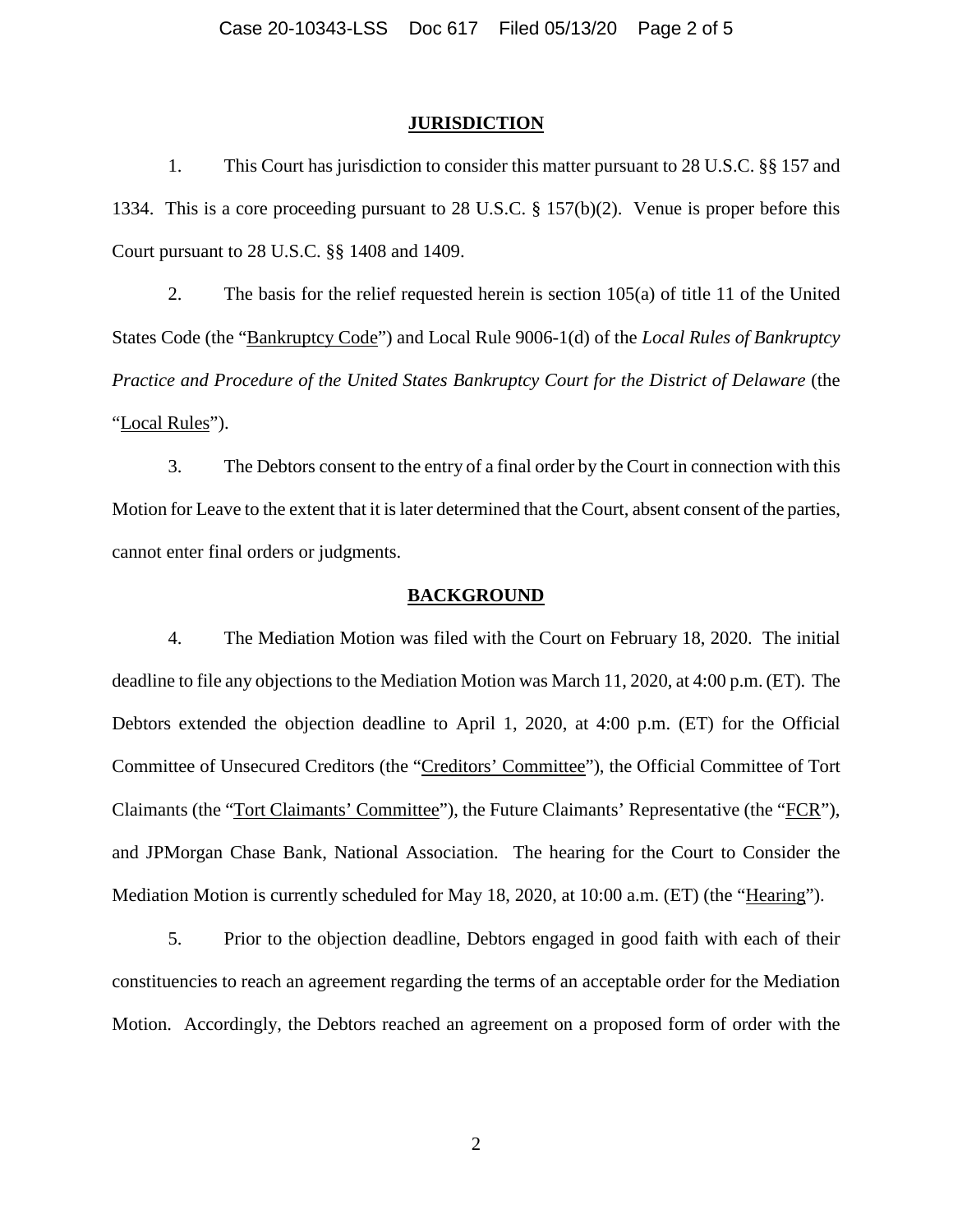#### Case 20-10343-LSS Doc 617 Filed 05/13/20 Page 3 of 5

Creditors' Committee, the Tort Claimants' Committee, the FCR, and the Ad Hoc Committee of Local Councils of the Boy Scouts of America.

6. Despite a substantial effort by the Debtors and their constituencies, the Debtors were unable to reach an agreement on a form of order with the Objecting Insurers, and therefore the Objecting Insurers filed the Limited Objections. However, even after the Limited Objections had been filed, the Debtors further attempted to negotiate in good faith with the Objecting Insurers to reach an agreement on a proposed form of order, but were unable to so, forcing the Debtors to file the Reply.

#### **RELIEF REQUESTED**

7. The Debtors respectfully request entry of an order, substantially in the form attached hereto as **Exhibit B**, granting them leave to file the Reply.

#### **BASIS FOR RELIEF REQUESTED**

8. Local Rule 9006-1(d) states, "Reply papers . . . may be filed and, if filed, shall be served so as to be received by 4:00 p.m. prevailing Eastern Time the day prior to the deadline for filing the agenda." Local Rule 9029-3(a) requires that agendas be filed by 12:00 p.m. (ET) two business days prior to the hearing.

9. The Debtors respectfully submit that cause exists to grant the relief requested by this Motion for Leave. As noted above, the Hearing is scheduled for May 18, 2020, at 10:00 a.m. (ET). Pursuant to Local Rule 9006-1(d), the Debtors had until May 13, 2020, at 4:00 p.m. (ET) to file any replies.

10. The Debtors submit that the Reply will aid the Court in its consideration of the issues that remain with regard to the Mediation Motion and will allow the Hearing to proceed more efficiently. The Reply will provide the Court with important information regarding the developments and agreements made by the Debtors with their constituencies, as well as their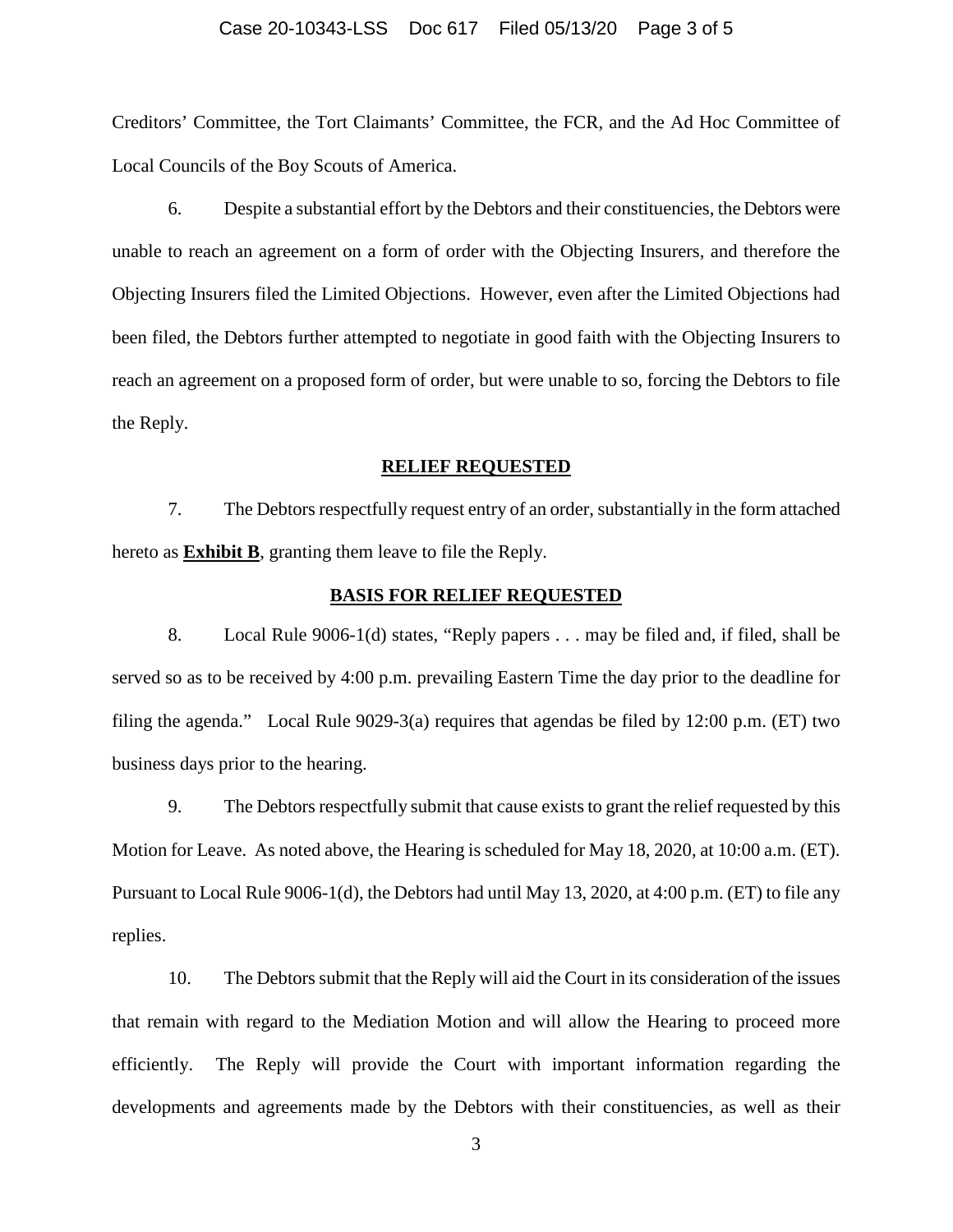#### Case 20-10343-LSS Doc 617 Filed 05/13/20 Page 4 of 5

significant efforts and attempts to resolve the issues raised by the Objecting Insurers in the Limited Objections. Accordingly, the Debtors believe that, under the circumstances, there is cause to grant leave to file the Reply.

11. Additionally, no party will be prejudiced by the filing of the Reply as the Reply provides the parties with four days to review the Debtors' arguments addressing the Limited Objections.

#### **NOTICE**

12. A copy of this Motion for Leave has been served upon the parties who were served with the Mediation Motion and any objectors thereto. In light of the nature of the relief requested in this Motion for Leave, the Debtors respectfully submit that no further notice is necessary.

#### **CONCLUSION**

WHEREFORE, the Debtors respectfully request the entry of an order, substantially in the form attached hereto as **Exhibit B**, granting the Debtors leave to file the Reply, and such other and further relief as the Court deems just and proper.

*[Remainder of Page Intentionally Left Blank]*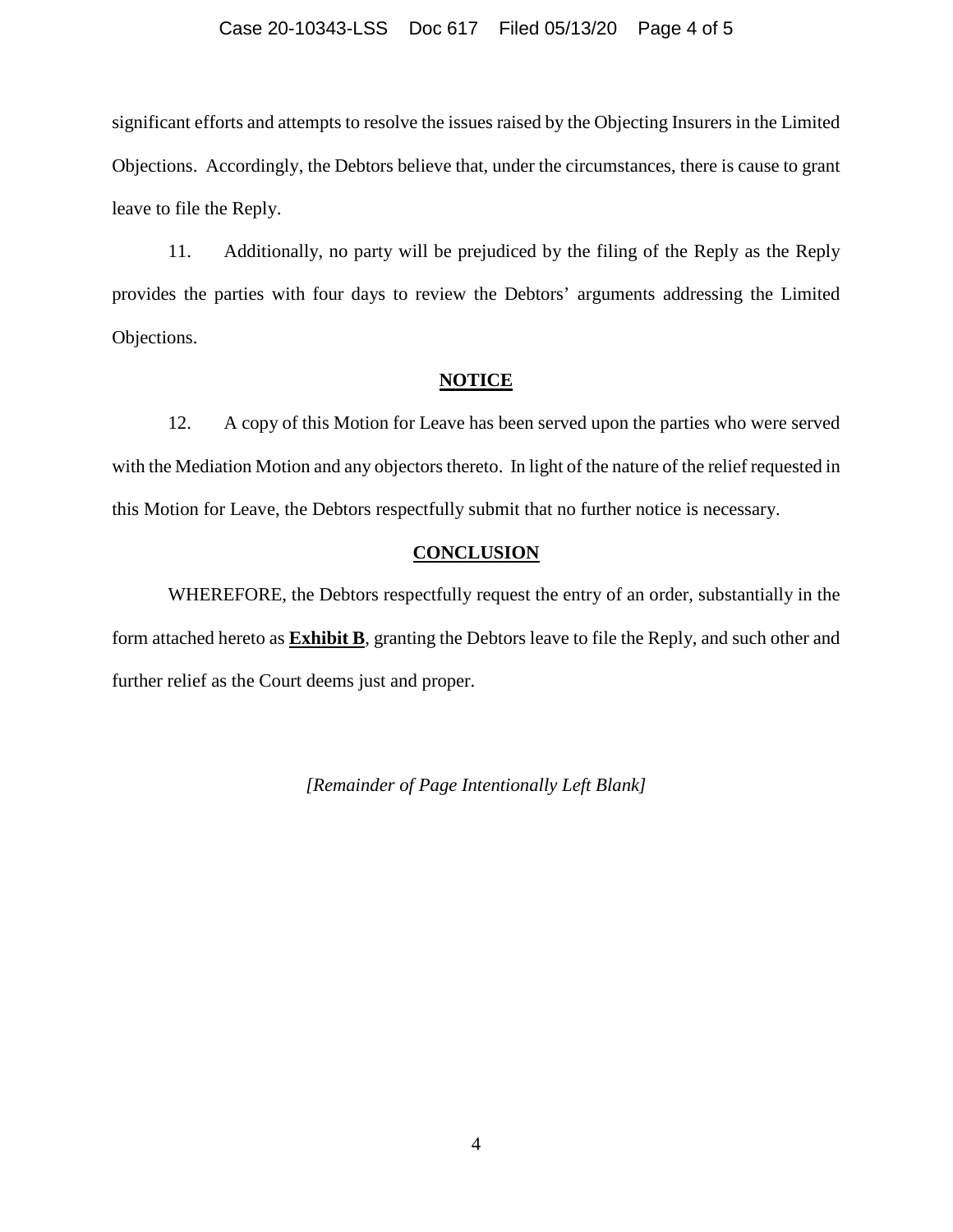Dated: May 13, 2020 Wilmington, Delaware

#### MORRIS, NICHOLS, ARSHT & TUNNELL LLP

*/s/ Eric W. Moats*

Derek C. Abbott (No. 3376) Andrew R. Remming (No. 5120) Eric W. Moats (No. 6441) Paige N. Topper (No. 6470) 1201 North Market Street, 16th Floor P.O. Box 1347 Wilmington, Delaware 19899-1347 Telephone: (302) 658-9200 Email: dabbott@mnat.com aremming@mnat.com emoats@mnat.com ptopper@mnat.com

 $-$  and  $-$ 

SIDLEY AUSTIN LLP Jessica C. K. Boelter (admitted *pro hac vice*) 787 Seventh Avenue New York, New York 10019 Telephone: (212) 839-5300 Email: jboelter@sidley.com

 $-$  and  $-$ 

SIDLEY AUSTIN LLP Thomas A. Labuda (admitted *pro hac vice*) Michael C. Andolina (admitted *pro hac vice*) Matthew E. Linder (admitted *pro hac vice*) One South Dearborn Street Chicago, Illinois 60603 Telephone: (312) 853-7000 Email: tlabuda@sidley.com mandolina@sidley.com mlinder@sidley.com

## CO-COUNSEL AND PROPOSED COUNSEL TO THE DEBTORS AND DEBTORS IN POSSESSION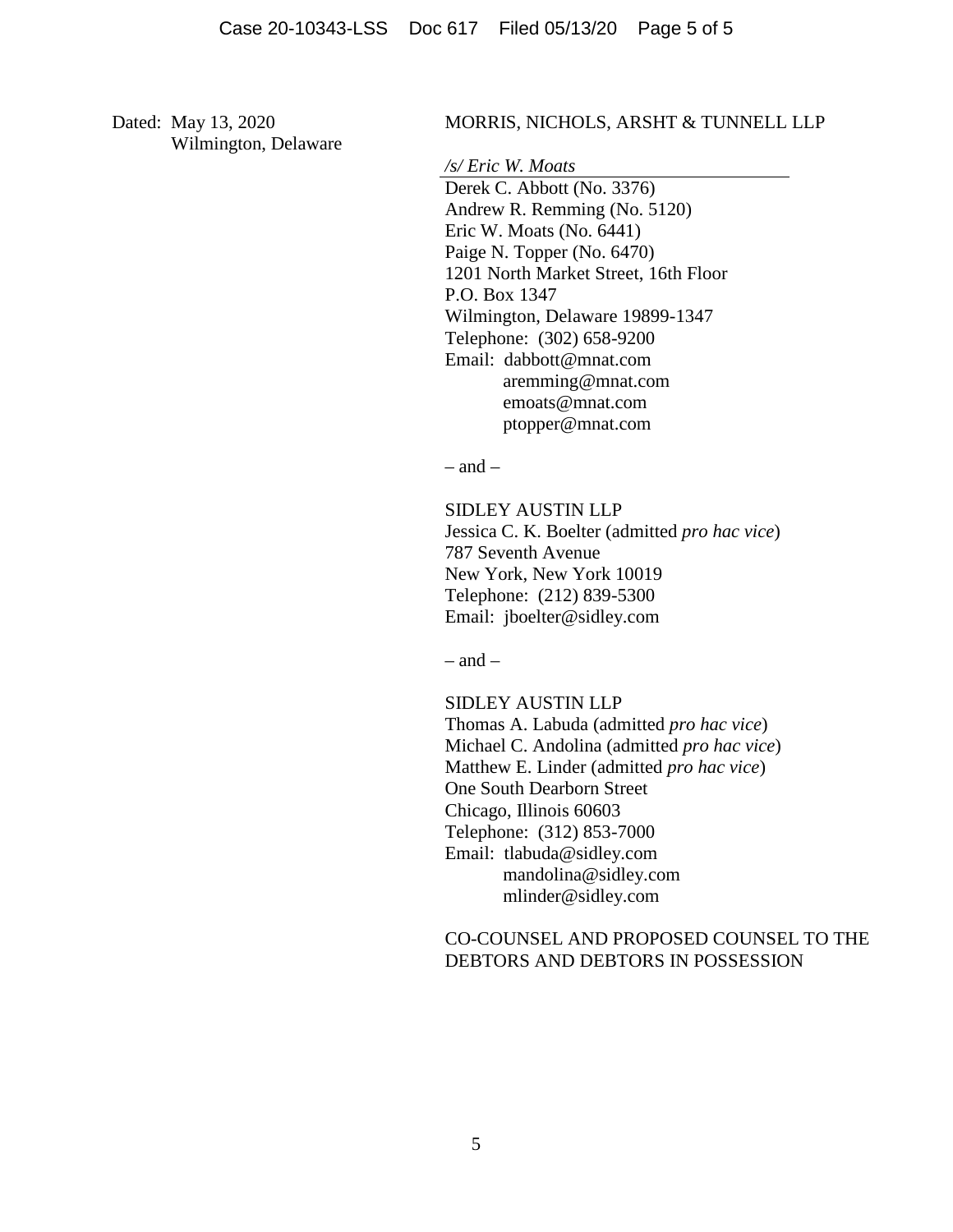# **Exhibit A**

**Reply**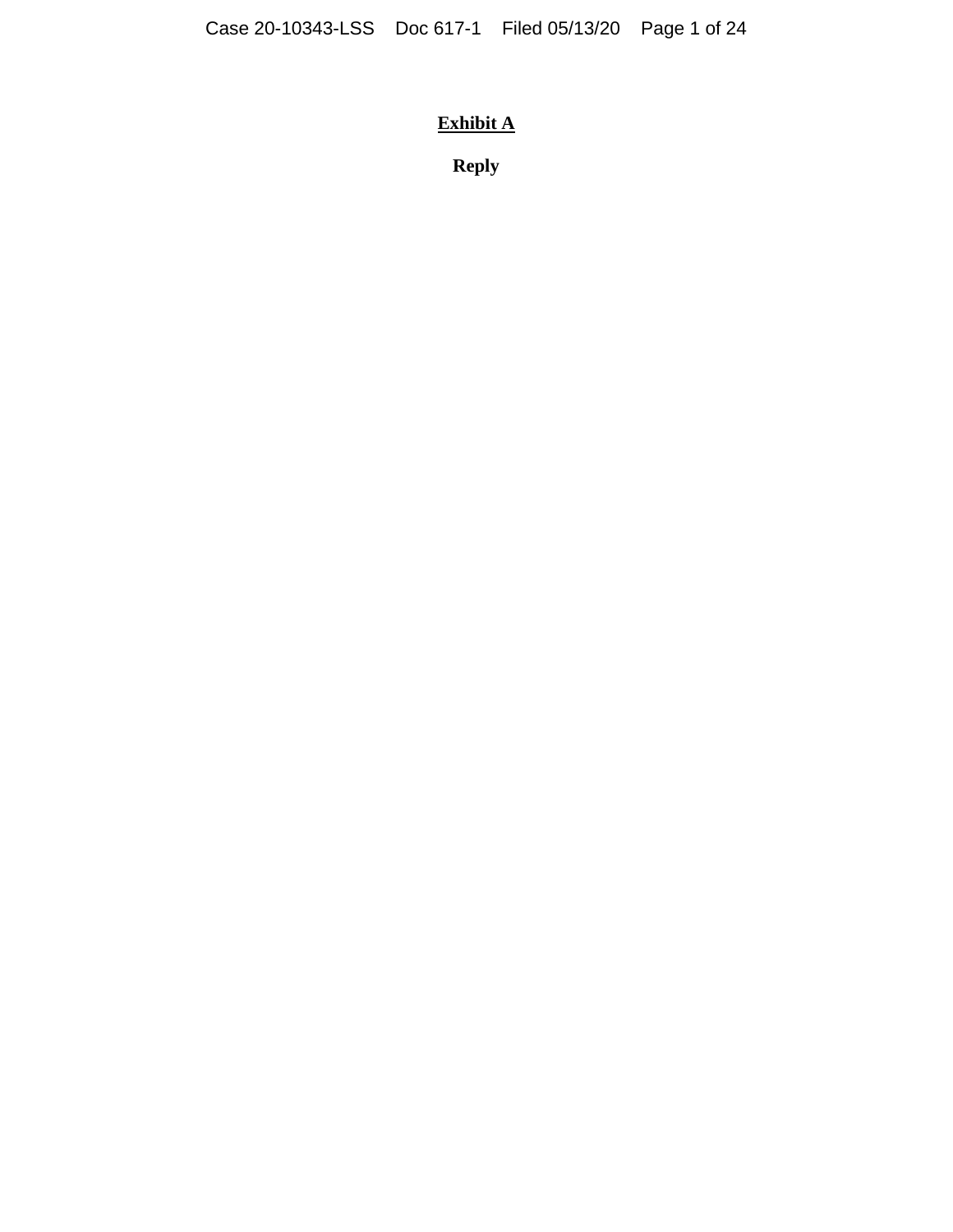#### **IN THE UNITED STATES BANKRUPTCY COURT FOR THE DISTRICT OF DELAWARE**

In re:

## BOY SCOUTS OF AMERICA AND DELAWARE BSA, LLC, $^{\rm 1}$  $^{\rm 1}$  $^{\rm 1}$

Debtors.

Chapter 11

Case No. 20-10343 (LSS)

(Jointly Administered)

**Ref. Docket Nos. 17, 161, 164, 166, 316 and 388**

**Hearing Date: May 18, 2020 at 10:00 a.m. (ET)** 

### **DEBTORS' REPLY IN SUPPORT OF THEIR MOTION FOR ENTRY OF AN ORDER (I) APPOINTING A JUDICIAL MEDIATOR, (II) REFERRING CERTAIN MATTERS TO MANDATORY MEDIATION, AND (III) GRANTING RELATED RELIEF**

The Boy Scouts of America (the "BSA") and Delaware BSA, LLC, the non-profit corporations that are debtors and debtors in possession in the above-captioned chapter 11 cases (together, the "Debtors"), hereby file this reply (this "Reply") to the limited objections and joinders [Docket Nos. 161, 164, 166 and 316] (collectively, the "Limited Objections") filed by certain insurers (collectively, the "Objecting Insurers") to the *Debtors' Motion for Entry of an Order (I) Appointing a Judicial Mediator, (II) Referring Certain Matters to Mandatory Mediation, and (III) Granting Related Relief* [Docket No. 17] (the "Motion"). In further support of the Motion, the Debtors respectfully state as follows.

#### **REPLY**

1. The Debtors filed the Motion immediately upon the commencement of these chapter 11 cases. As stated in the Motion, the entry of an order referring the key issues in these cases to mandatory mediation, under the supervision of qualified mediators, is necessary to achieve the Debtors' dual objectives of (a) providing equitable compensation to abuse survivors

<sup>&</sup>lt;sup>1</sup> The Debtors in these chapter 11 cases, together with the last four digits of each Debtor's federal tax identification number, are as follows: Boy Scouts of America (6300); and Delaware BSA, LLC (4311). The Debtors' mailing address is 1325 West Walnut Hill Lane, Irving, Texas 75038.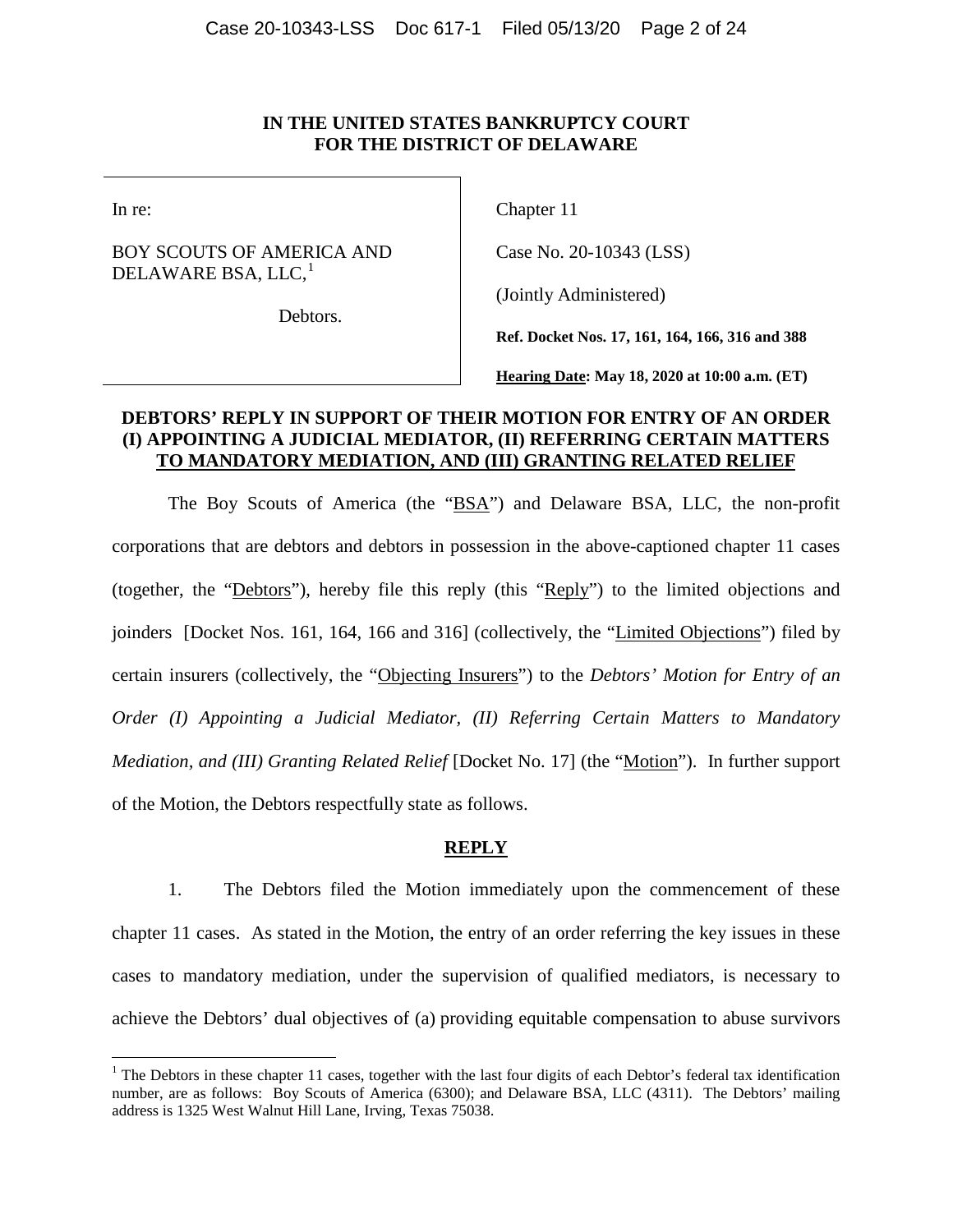#### Case 20-10343-LSS Doc 617-1 Filed 05/13/20 Page 3 of 24

and (b) ensuring the BSA can carry out its charitable mission into the future. This mediation is a cornerstone of the Debtors' restructuring strategy given the complexity and sheer number of issues that must be addressed in connection with a global resolution of abuse claims under a chapter 11 plan of reorganization.

2. Beginning shortly after the commencement of these cases, the Debtors engaged in good-faith discussions with each of their constituencies to reach agreement regarding the terms of an acceptable mediation order. After many weeks of good-faith negotiations, the Debtors, the Official Committee of Tort Claimants (the "Tort Claimants' Committee"), the Official Committee of Unsecured Creditors (the "Creditors' Committee"), the Future Claimants' Representative (the "FCR"), and the Ad Hoc Committee of Local Councils of the Boy Scouts of America (the "Local Council Committee") have reached agreement on the form of the mediation order. The parties referenced in the foregoing sentence are collectively referred to herein as the "Parties." A copy of the mediation order that is acceptable to the Parties (the "Proposed Mediation Order")<sup>[2](#page-30-0)</sup> is attached hereto as **Exhibit A**, and a redline comparison against the initial version of the order filed on the Petition Date is attached hereto as **Exhibit B**.

- [3](#page-30-0). The Proposed Mediation Order incorporates the following principal terms:<sup>3</sup>
- Paul Finn and Eric Green will be appointed as Mediators for the purpose of mediating the Mediation Issues—*i.e.*, a comprehensive resolution of issues and claims in the BSA's chapter 11 cases through a chapter 11 plan.
- Timothy Gallagher will be appointed as a Mediator, only to mediate the insurance issues among the Mediation Parties and any Additional Mediation Parties, along with Mssrs. Finn and Green.
- The following parties are directed to participate in the Mediation: (a) the Debtors; (b) the Local Council Committee; (c) the FCR; (d) the Tort Claimants' Committee,

 $<sup>2</sup>$  All capitalized terms used but not otherwise defined herein shall have the meanings ascribed to such terms in the</sup> Proposed Mediation Order.

 $3$  This summary of certain terms of the Proposed Mediation Order is qualified in its entirety by the actual terms thereof, which control in all respects.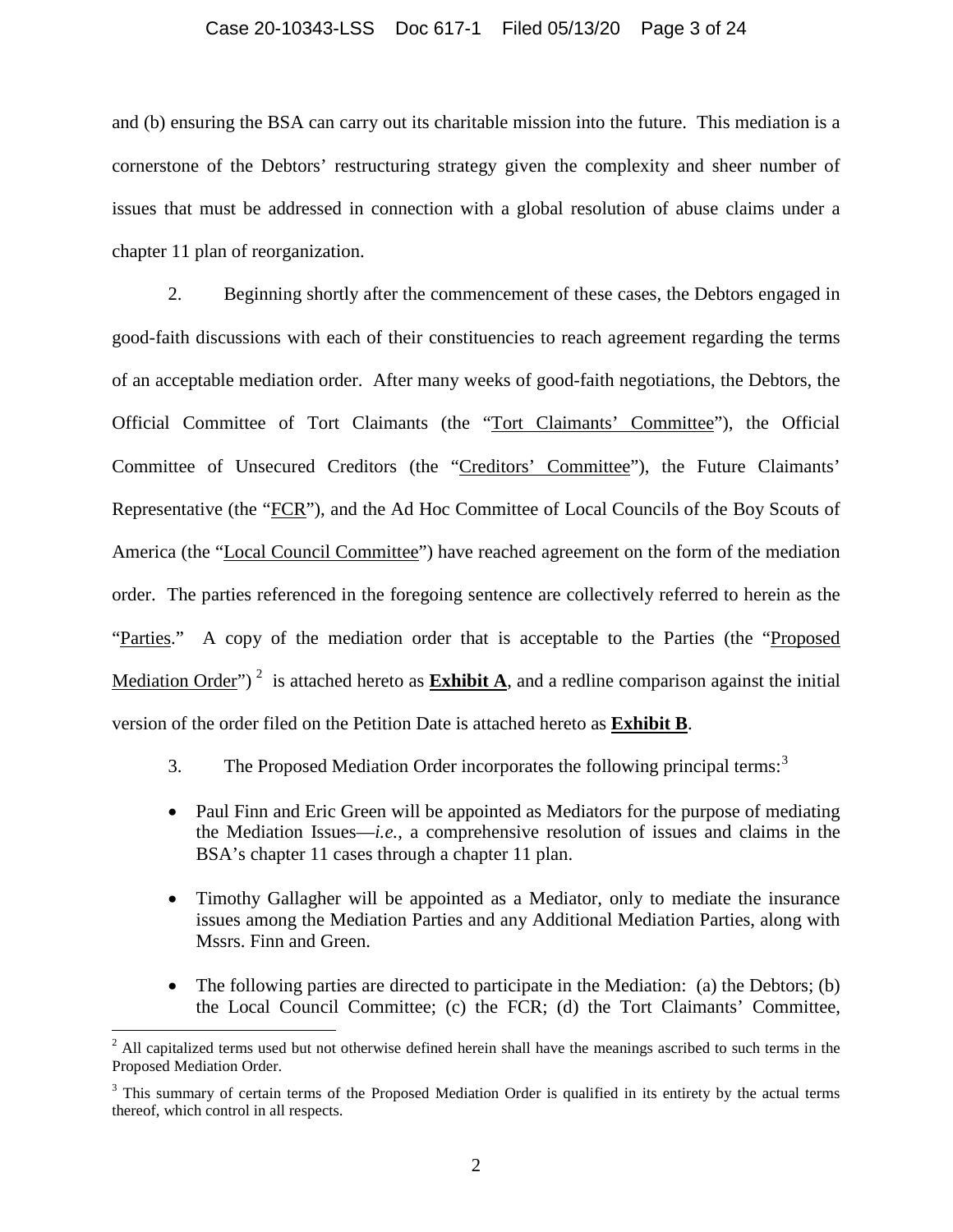including its members, professionals and the individual members' professionals; (e) the Creditors' Committee; and (f) the Insurers listed on Exhibit 1 to the Proposed Mediation Order.

• Other parties who are necessary to or who wish to participate in the Mediation shall be included in the Mediation if (a) all of the Mediation Parties agree or (b) the Court so orders.

4. Despite the Parties' substantial efforts, certain of the Debtors' primary general liability insurers (collectively, the "Insurers"), including the Objecting Insurers, have not agreed to the Proposed Mediation Order. This is not attributable to a lack of effort by the Debtors and the other Parties to engage the Insurers in a constructive dialogue regarding the terms of the mediation. Indeed, the Debtors initiated discussions with the Insurers on this topic as early as April 2, 2020, when they solicited the Insurers' input on proposed mediators. Among various other correspondence between the Debtors and the Insurers regarding the mediation throughout April 2020, on April 13, the Debtors circulated a draft of the Proposed Mediation Order that identified Mssrs. Finn and Green as proposed mediators. More than two weeks later, on April 28, the Insurers wrote that they could not accept Mssrs. Finn and Green as mediators.

5. It is important for the Debtors to make clear that there has been a long-running dialogue between the Debtors and the Insurers regarding the mediation. Certain of the Insurers, including most notably, Century Indemnity Company ("Century"), have recently represented to the Court that they have been excluded from discussions of issues relating to the mediation. *See*  May 6, 2020 Hr'g Tr. 94:2–4 (statement by Mr. Schiavoni that the Debtors had "excluded the insurers up to now, they only told us who they were proposing as a mediator very recently."). This is simply incorrect. The Debtors have been cooperatively soliciting and taking into account the Insurers' input on the mediation issues for nearly six weeks.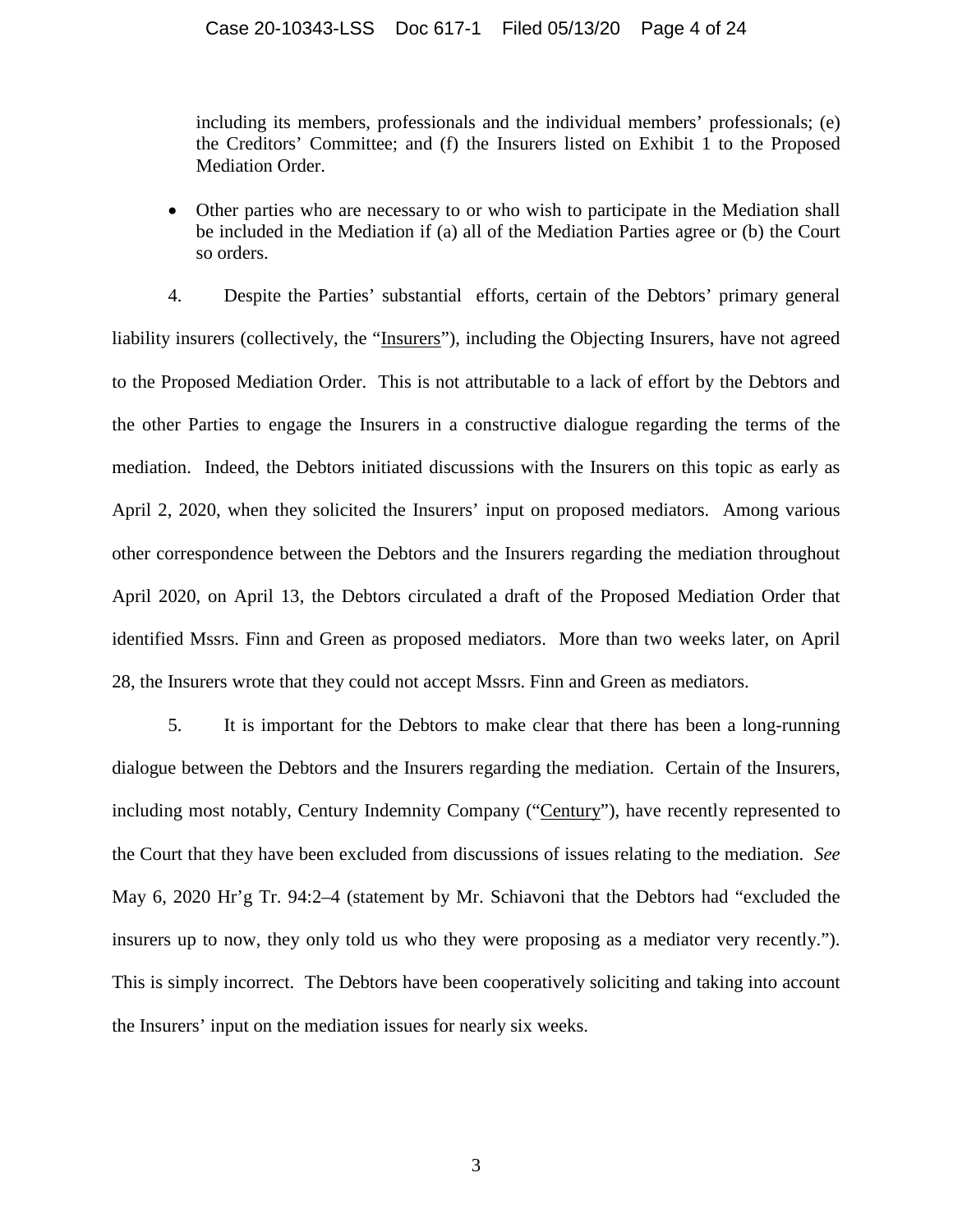#### Case 20-10343-LSS Doc 617-1 Filed 05/13/20 Page 5 of 24

6. Notably, moreover, the Insurers are continuing to withhold their consent notwithstanding that the Parties have agreed to the appointment of a third mediator proposed by the Insurers, Mr. Gallagher. This was a significant accommodation by the Debtors and the other Parties and was at the top of the Insurers' wish list for the mediation. The terms of the Proposed Mediation Order also address the other concerns expressed by the Insurers in the Limited Objections, including, among other things, specifying which parties will be directed to mediation and specifying procedures for additional parties to participate in the mediation.

7. As the Debtors stated in their motion to approve the proposed stipulated protective order (*see* Docket No. 613), without the Court's approval of a satisfactory mediation order, the Parties would remain in an untenable holding pattern and be unable to move forward with addressing the complex issues that are the subject of these restructuring cases. The Court's approval of the Proposed Mediation Order—which has the endorsement of every other relevant constituency—is appropriate under the circumstances and in the best interests of the estates.

8. Accordingly, the Debtors respectfully request that the Court overrule the Limited Objections and enter the Proposed Mediation Order, substantially in the form attached hereto as **Exhibit A**.

4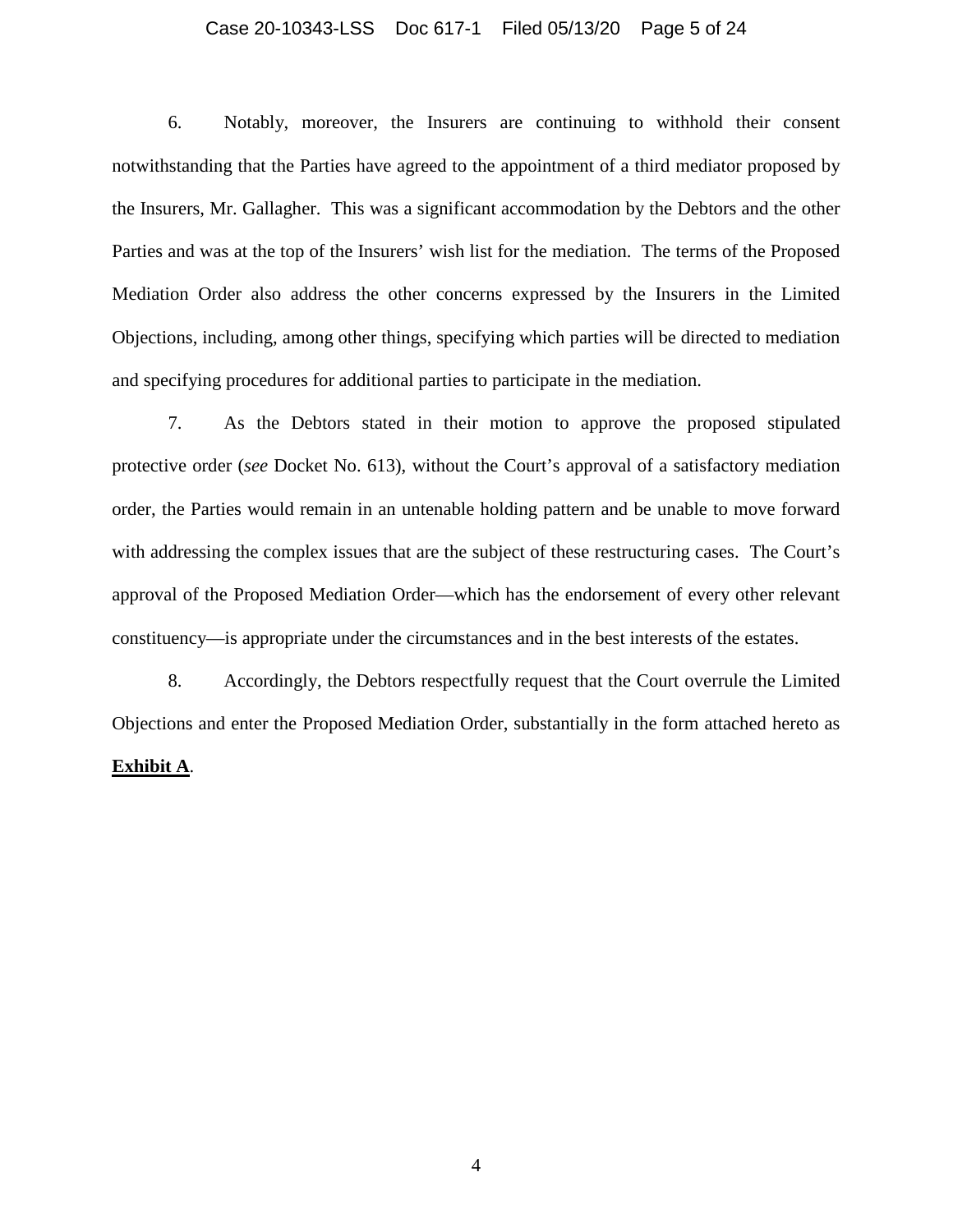Dated: May 13, 2020 Wilmington, Delaware

#### MORRIS, NICHOLS, ARSHT & TUNNELL LLP

*/s/ Eric W. Moats*

Derek C. Abbott (No. 3376) Andrew R. Remming (No. 5120) Eric W. Moats (No. 6441) Paige N. Topper (No. 6470) 1201 North Market Street, 16th Floor P.O. Box 1347 Wilmington, Delaware 19899-1347 Telephone: (302) 658-9200 Email: dabbott@mnat.com aremming@mnat.com emoats@mnat.com ptopper@mnat.com

 $-$  and  $-$ 

SIDLEY AUSTIN LLP Jessica C. K. Boelter (admitted *pro hac vice*) 787 Seventh Avenue New York, New York 10019 Telephone: (212) 839-5300 Email: jboelter@sidley.com

 $-$  and  $-$ 

SIDLEY AUSTIN LLP Thomas A. Labuda (admitted *pro hac vice*) Michael C. Andolina (admitted *pro hac vice*) Matthew E. Linder (admitted *pro hac vice*) One South Dearborn Street Chicago, Illinois 60603 Telephone: (312) 853-7000 Email: tlabuda@sidley.com mandolina@sidley.com mlinder@sidley.com

## CO-COUNSEL AND PROPOSED COUNSEL TO THE DEBTORS AND DEBTORS IN POSSESSION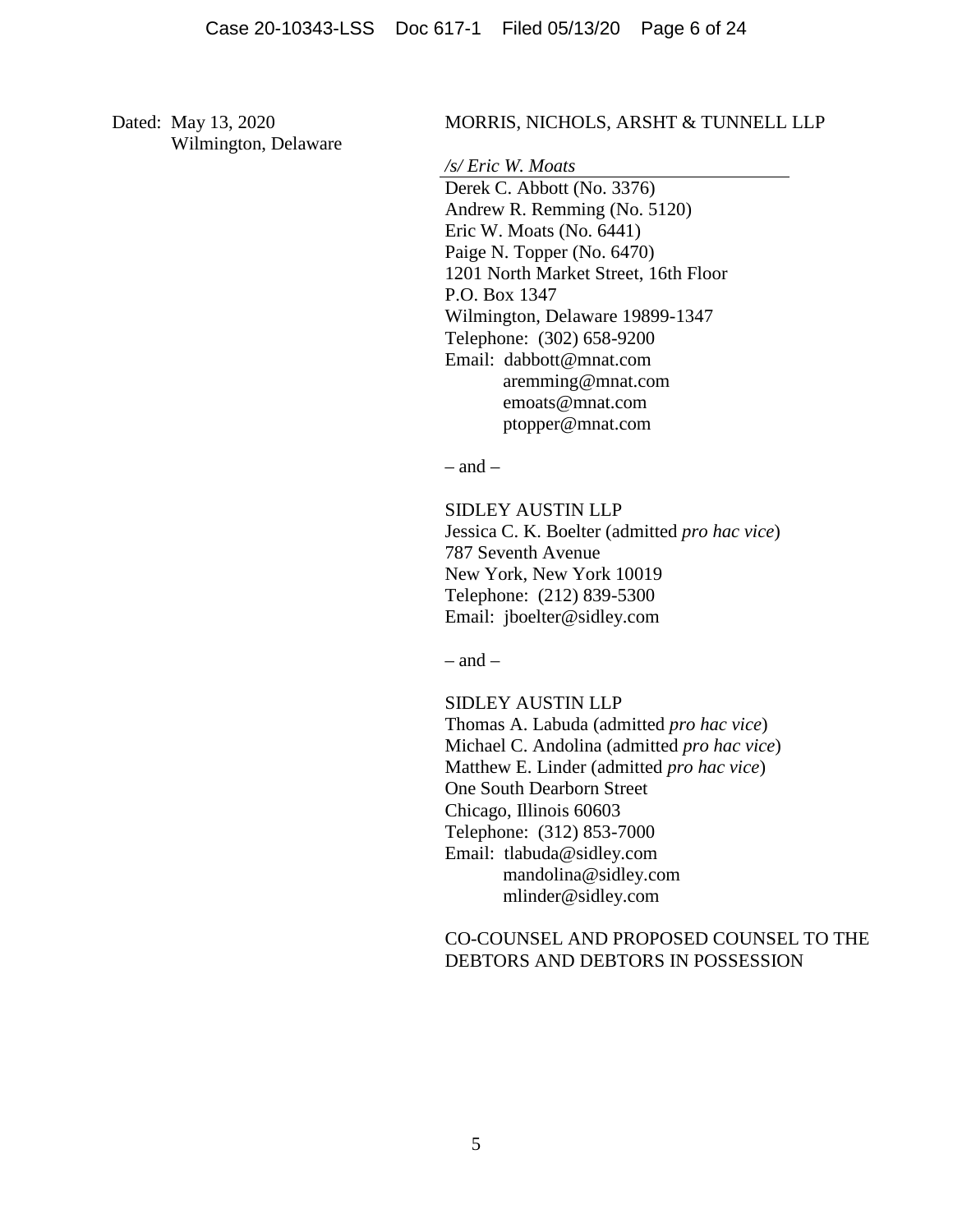# **Exhibit A**

**Proposed Mediation Order**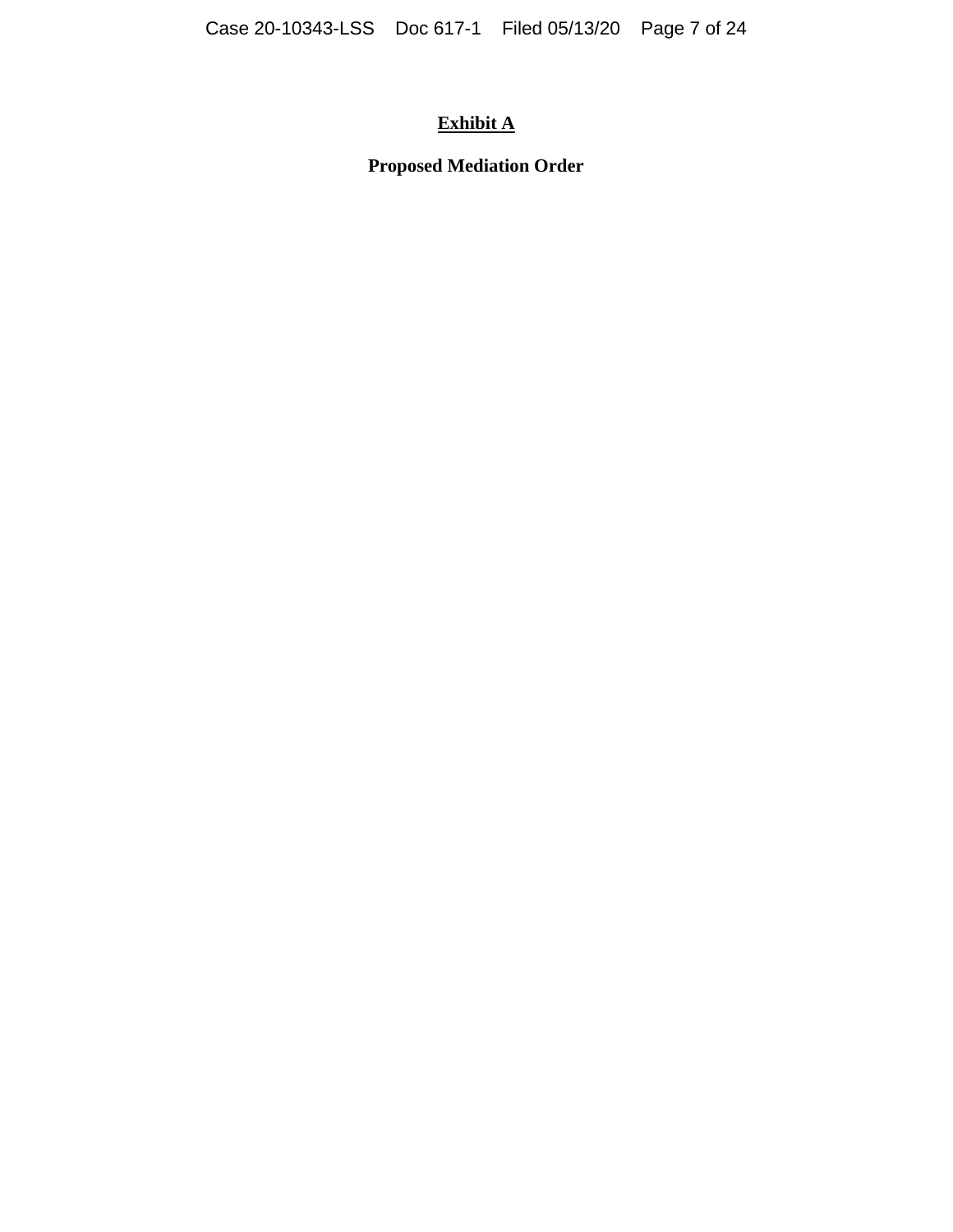## **IN THE UNITED STATES BANKRUPTCY COURT FOR THE DISTRICT OF DELAWARE**

In re:

## BOY SCOUTS OF AMERICA AND DELAWARE BSA, LLC, $<sup>1</sup>$  $<sup>1</sup>$  $<sup>1</sup>$ </sup>

Chapter 11

Case No. 20-10343 (LSS)

Jointly Administered

Debtors.

**Related Docket No. 17, 161, 164, 166, and 316** 

## **ORDER (I) APPOINTING MEDIATORS, (II) REFERRING CERTAIN MATTERS TO MANDATORY MEDIATION, AND (III) GRANTING RELATED RELIEF**

Upon the motion (the " $\text{Motion}$ ")<sup>[2](#page-30-0)</sup> of the Boy Scouts of America (the " $\overrightarrow{BSA}$ ") and Delaware BSA, LLC, the non-profit corporations that are debtors and debtors in possession in the above-captioned chapter 11 cases (together, the "Debtors"), for entry of an order (this "Order") directing the Mediation Parties to participate in mediation (the "Mediation") regarding the Mediation Issues, as more fully set forth in the Motion [Docket No. 17]; and the Court having jurisdiction over this matter pursuant to 28 U.S.C. § 1334 and the *Amended Standing Order of Reference* from the United States District Court for the District of Delaware, dated February 29, 2012; and entry of this Order directing the Mediation Parties (as defined herein) to participate in the Mediation being a core proceeding within the meaning of 28 U.S.C. § 157(b)(2); and the Debtors' consent to entry of a final order by this Court under Article III of the United States Constitution; and venue of this proceeding and the Motion in this District being proper pursuant to 28 U.S.C. §§ 1408 and 1409; and appropriate notice of and the opportunity for a hearing on the Motion having

<sup>&</sup>lt;sup>1</sup> The Debtors in these chapter 11 cases, together with the last four digits of each Debtor's federal tax identification number, are as follows: Boy Scouts of America (6300) and Delaware BSA, LLC (4311). The Debtors' mailing address is 1325 West Walnut Hill Lane, Irving, Texas 75038.

 $<sup>2</sup>$  All capitalized terms used but not otherwise defined herein shall have the meanings ascribed to such terms in the</sup> Motion.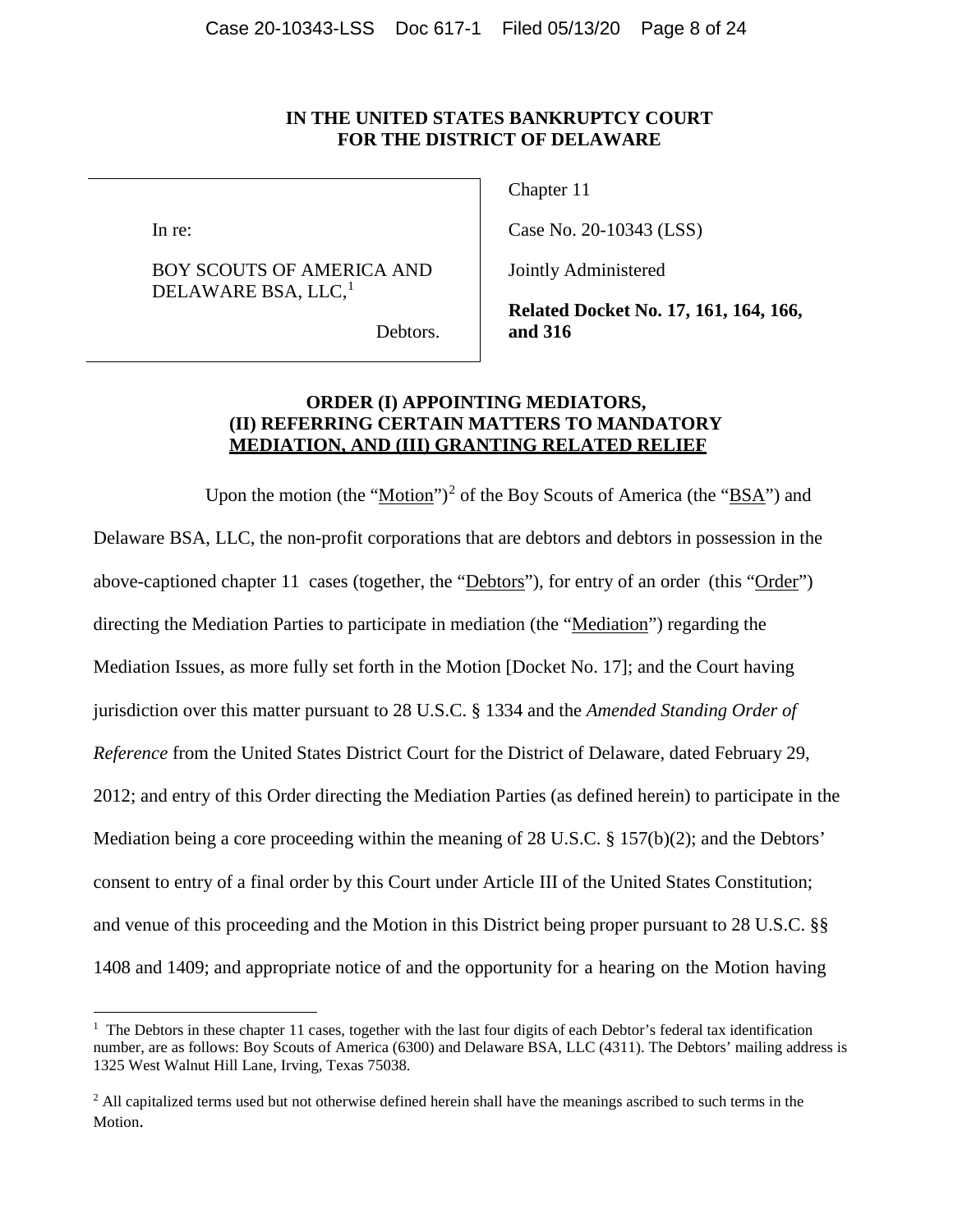#### Case 20-10343-LSS Doc 617-1 Filed 05/13/20 Page 9 of 24

been given, and it appearing that no other or further notice need be provided; and this Court having reviewed the Motion and having heard the statements in support of the relief requested therein at a hearing before this Court; and all objections, if any, to the Motion having been withdrawn, resolved or overruled; and the relief requested in the Motion being in the best interests of the Debtors' estates, their creditors and other parties in interest; and this Court having determined that the legal and factual bases set forth in the Motion establish just cause for the relief granted herein; and after due deliberation and sufficient cause appearing therefor, it is HEREBY ORDERED THAT:

1. The Motion is GRANTED as set forth herein.

2. Paul Finn and Eric Green are appointed as mediators (together, the "Mediators") for the purpose of mediating the comprehensive resolution of issues and claims in BSA's chapter 11 case through a chapter 11 plan (the "Mediation Issues"), which includes all matters that may be the subject of a motion seeking approval by the Court of solicitation procedures and/or forms of plan ballots, a disclosure statement, or confirmation of a chapter 11 plan (the "Direct Plan Actions"). Timothy Gallagher is appointed as a Mediator, only to mediate the insurance issues among the Mediation Parties and any Additional Mediation Parties (each as defined below), along with the other two Mediators.

3. The Debtors are responsible for timely payment of the fees and costs of Paul Finn and Eric Green on the terms and conditions of the attached agreement(s), the amounts of which shall be payable without further application or order from the Court.

4. Except as otherwise provided herein, the following parties (each a "Mediation Party" and together the "Mediation Parties") are directed to participate in the Mediation: (a) the Debtors; (b) the Ad Hoc Committee of Local Councils; (c) the Future Claimants' Representative; (d) the Official Committee of Tort Claimants, including its members, professionals, and the

2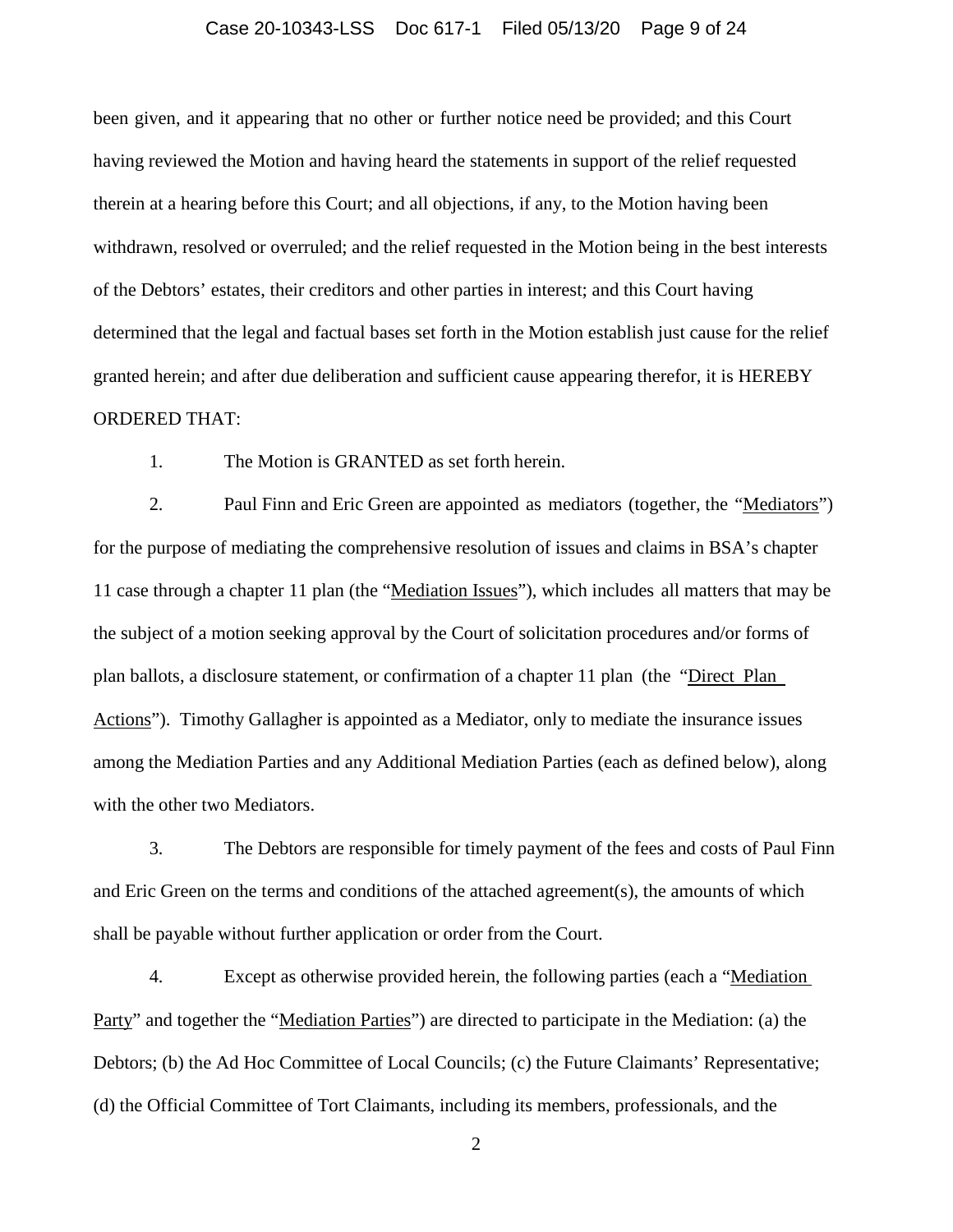#### Case 20-10343-LSS Doc 617-1 Filed 05/13/20 Page 10 of 24

individual members' professionals; (e) the Official Committee of Unsecured Creditors; and (f) each of the insurers set forth on Exhibit 1 hereto (the "Insurers,"). Other parties who are necessary to or who wish to participate in the Mediation including, without limitation any additional insurers, shall be included in the Mediation if (i) all of the Mediation Parties agree to include such additional parties in the Mediation; or (ii) the Court orders that such additional parties participate in the Mediation upon further notice and a hearing or at the request of any of the Mediators. Any other party who participates in the Mediation in accordance with the immediately preceding two sentences shall be referred to herein as the "Additional Mediation Parties."

5. The Insurers who are Mediation Parties are responsible for timely payment of one-half of the fees and costs incurred by Mr. Gallagher. The Debtors are responsible for timely payment of the other half of such fees and costs. All such amounts shall be payable, on the terms and conditions of the attached agreement, without further application or order from the Court.

6. In their respective roles, the Mediators shall work with the Mediation Parties and/or Additional Mediation Parties on the matters concerning the Mediation, including: (a) the structure and timing of Mediation procedures, including, without limitation, the attendance of specific Mediation Parties and/or any Additional Mediation Parties at particular Mediation sessions; and (b) the timing, general content, and manner of any submissions to the Mediators.

7. The provisions of Local Rule 9019-5(d) pertaining to "Confidentiality of Mediation Proceedings" shall govern the Mediation provided, however, that if a Mediation Party puts at issue any good faith finding concerning the Mediation in any subsequent action concerning insurance coverage, the parties' right to seek discovery, if any, is preserved. During the Mediation process, the Mediators also may make applicable or direct the use of such other provisions of Local Rule 9019-5 as they deem necessary or appropriate; provided that concerns arising from COVID-19 shall be taken into account as to the requirements of attendance in person in connection with the Mediation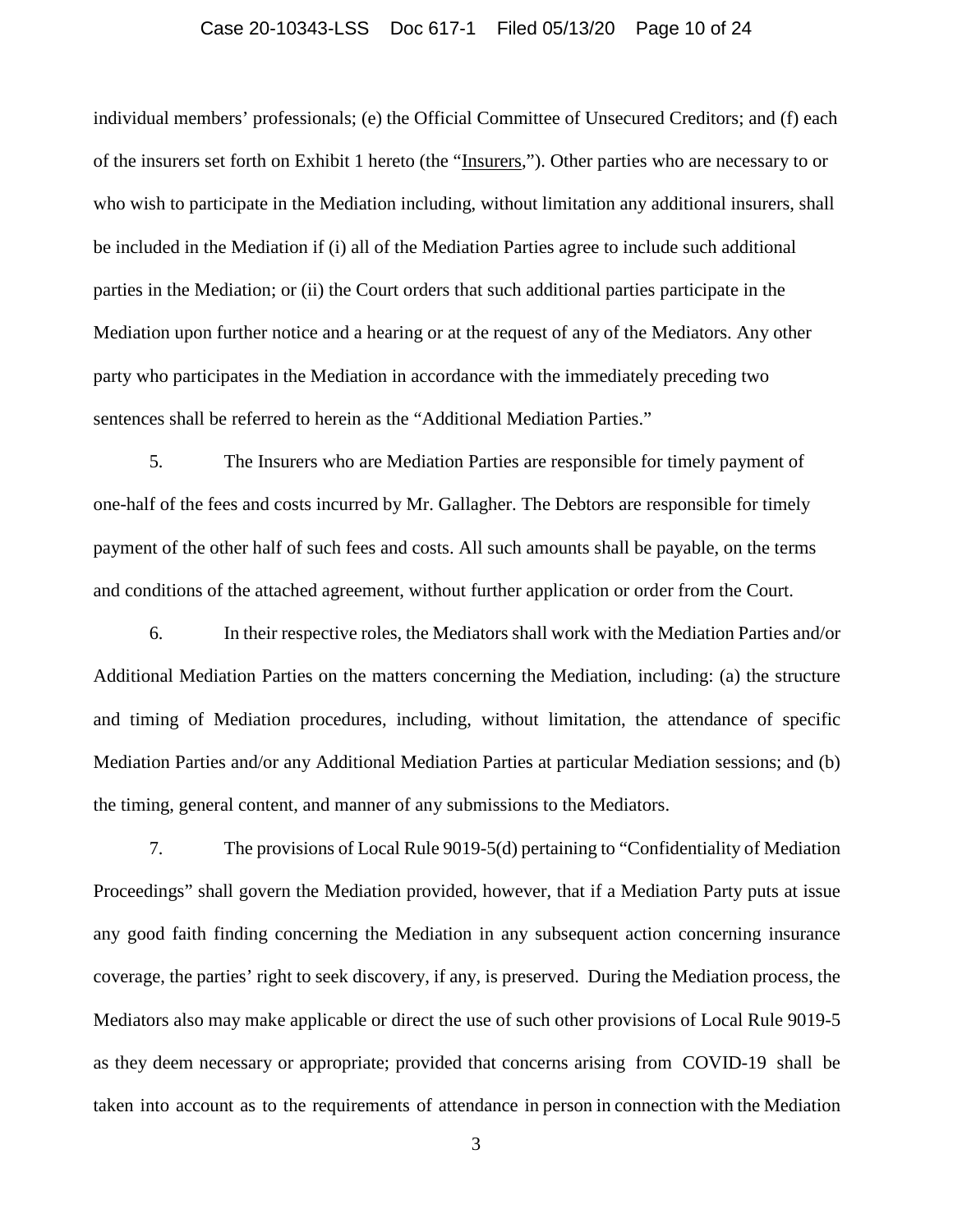#### Case 20-10343-LSS Doc 617-1 Filed 05/13/20 Page 11 of 24

and no such attendance in person shall be required while the Bankruptcy Court is not permitting inperson appearances.

8. Notwithstanding the foregoing, this Order (a) does not require any Mediation Party or any Additional Mediation Parties to submit a dispute as to any matter to a Mediator (other than a matter that would be the subject of a Direct Plan Action) before filing a pleading with the Bankruptcy Court or any other court of competent jurisdiction, and (b) is without prejudice to any party's objection to the continuance of the preliminary injunction in or other matters with respect to adversary proceeding number 20-50527 (LSS).

9. All rights of the Mediation Parties are preserved and shall not be prejudiced by participation in the Mediation, including, without limitation, any rights to: (i) have final orders in non-core matters entered only after a *de novo* review by a District Court Judge; (ii) seek withdrawal of the reference of any matter subject to mandatory or discretionary withdrawal; (iii) seek remand of any removed matter; (iv) oppose venue transfer of any removed matter; (v) demand arbitration or a jury trial in any proceeding; and (vi) contest the jurisdiction of the bankruptcy court to enter any order concerning any alleged insurance coverage that is the subject of the Mediation.

10. The Debtors are authorized to take all actions necessary or appropriate to effectuate the relief granted in this Order in accordance with the Motion, including executing agreements with Resolutions LLC, Mr. Gallagher, and Commonwealth Mediation on the terms set forth in the attached forms of agreement, on substantially similar terms, or on terms more favorable to the estates and/or, as applicable, to the Insurers.

11. This Court retains exclusive jurisdiction with respect to all matters arising from or related to the implementation, interpretation, and enforcement of this Order.

Dated: 2020

*Wilmington, Delaware UNITED STATES BANKRUPTCY JUDGE*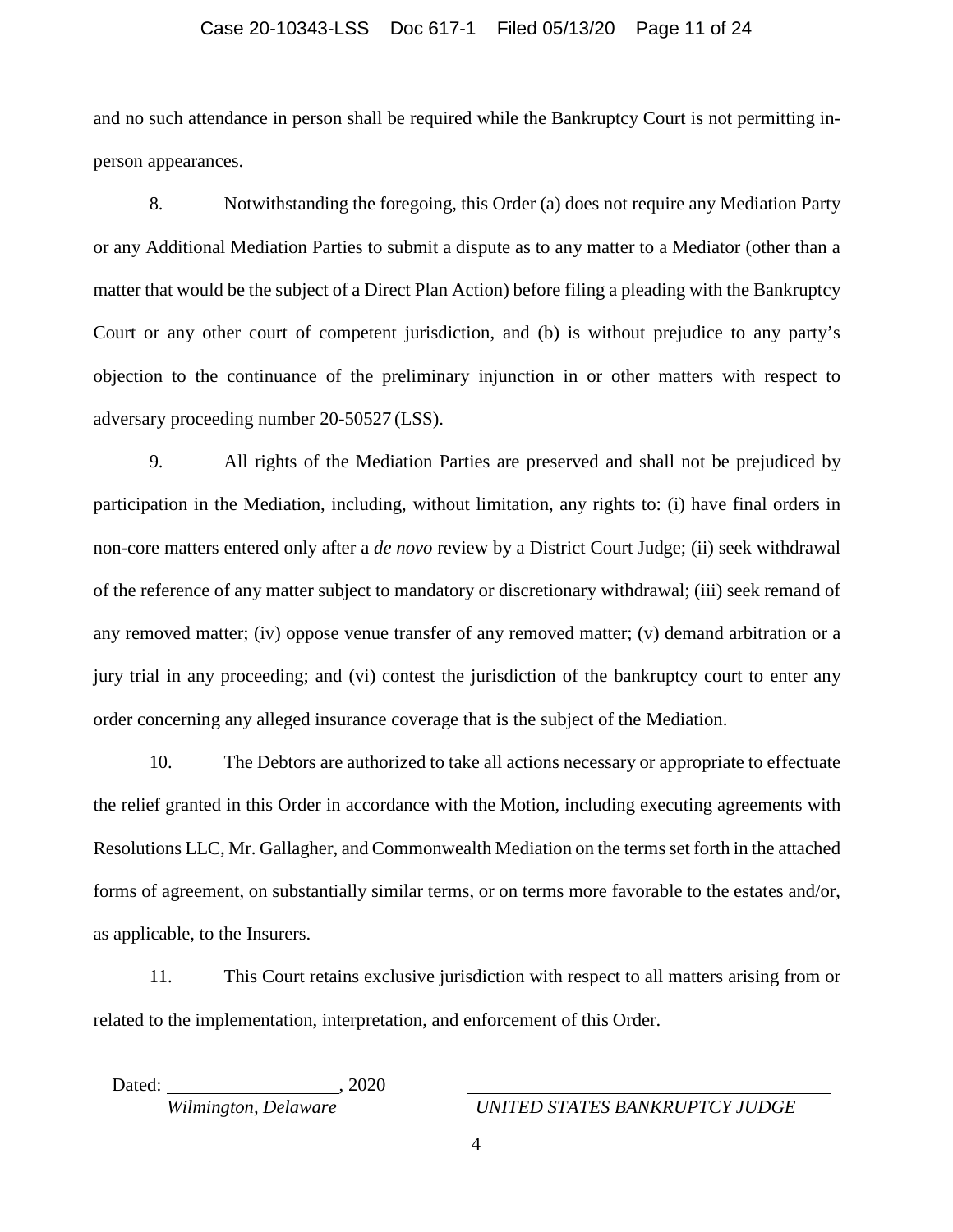## **Exhibit 1**

- 1. The Chubb Group of Insurance Companies, including but not limited to Insurance Company of North America
- 2. The Hartford Companies, including but not limited to Hartford Accident and Indemnity Company and First State Insurance Company
- 3. Allianz Global Risks US Insurance Company
- 4. National Surety Corporation.
- 5. Liberty Mutual Insurance Company
- 6. American International Group, Inc. entities, including National Union Fire Insurance Company of Pittsburgh, PA; Lexington Insurance Company; Landmark Insurance Company; The Insurance Company of the State of Pennsylvania

ACTIVE 256777171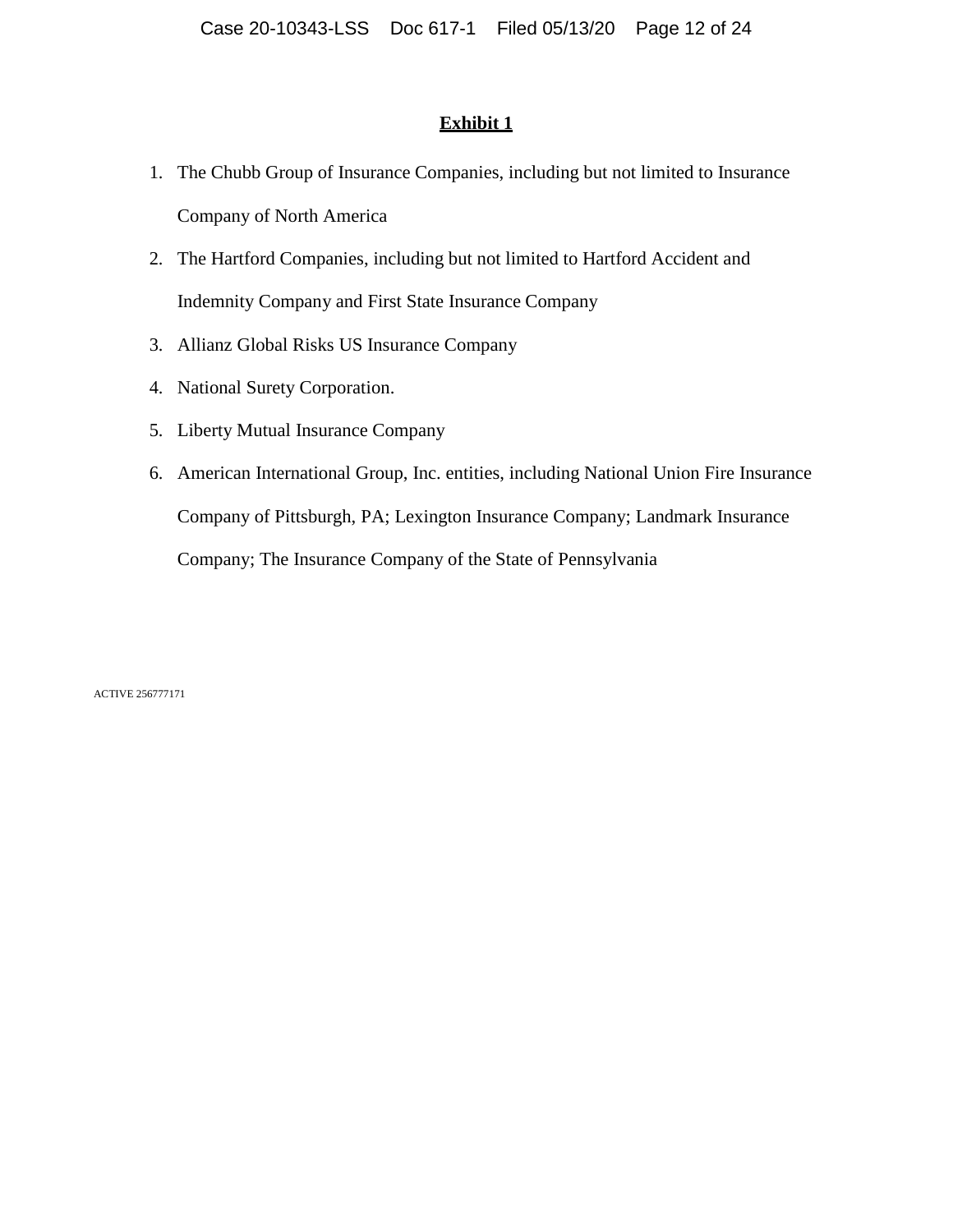# **Exhibit B**

**Redline**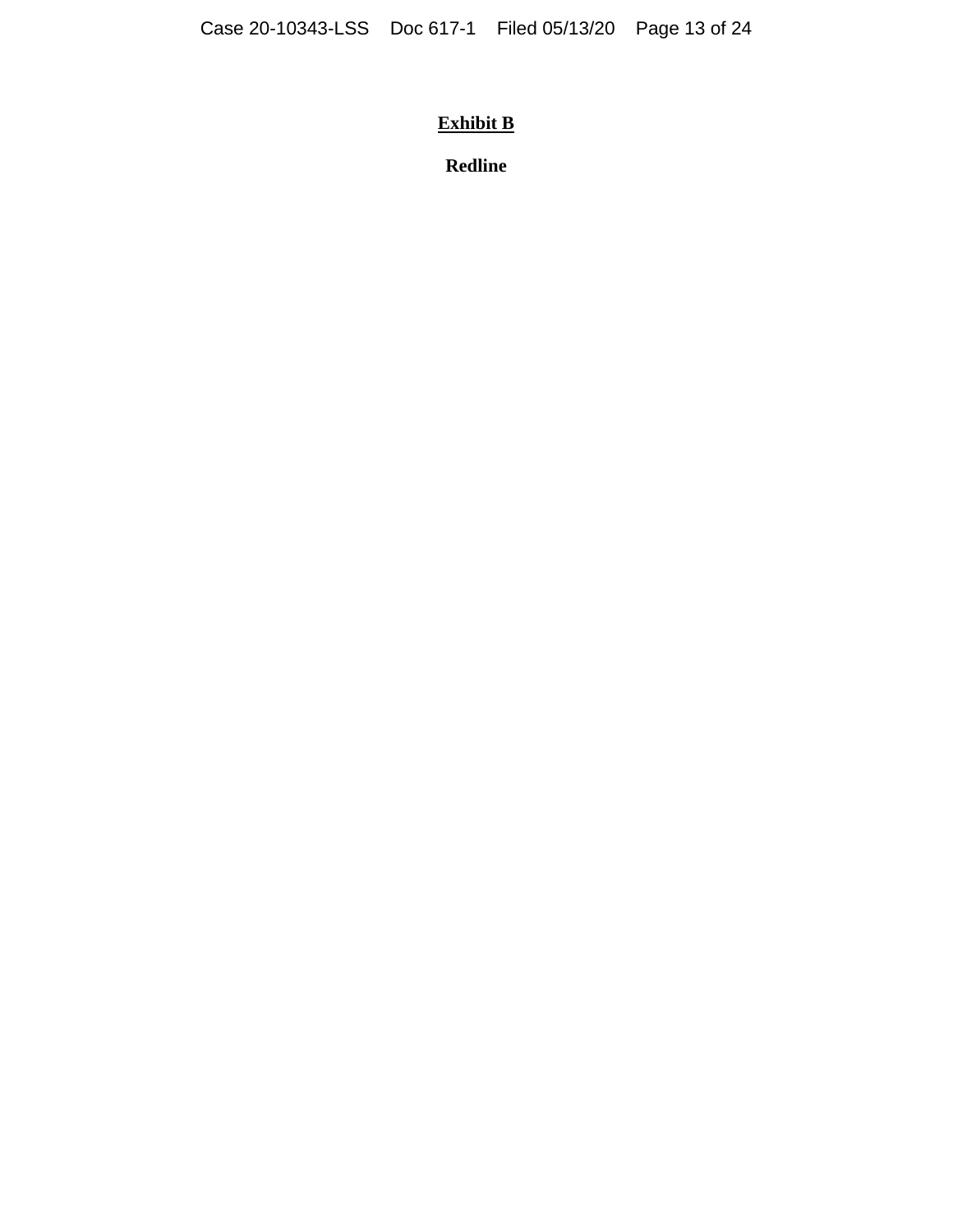## **IN THEIN THE UNITED STATES BANKRUPTCY COURTBANKRUPTCY COURT FOR THE DISTRICT OF DELAWARE**

In re:

In re:

## BOY SCOUTS OF AMERICA AND DELAWARE BSA, LLC,<sup>1</sup>

Debtors.

Chapter 11

Case No. 20-10343  $(\underline{\text{ } -\text{ }LSS})$ 

Jointly Administered

**Related Docket No. 17, 161, 164, 166, and 316**

**Ref. Docket No. \_\_\_**

## **ORDER (I) APPOINTING A JUDICIAL MEDIATORMEDIATORS, (II) REFERRING CERTAIN MATTERS TO MANDATORY MEDIATION, AND (III) GRANTING RELATED RELIEF**

Upon the motion (the "Motion")<sup>2</sup> of the Boy Scouts of America (the "BSA") and

Delaware BSA, LLC, the non-profit corporations that are debtors and debtors in possession in the above-captioned chapter 11 cases (together, the "Debtors"), for entry of an order (this "Order") directing the Mediation Parties to participate in mediation (the "Mediation") regarding the Mediation Issues, as more fully set forth in the Motion Docket No. 17]; and the Court having jurisdiction over this matter pursuant to 28 U.S.C. § 1334 and the *Amended Standing Order of*

*Reference* from the United States District Court for the District of Delaware, dated February 29,

<sup>&</sup>lt;sup>1</sup> The Debtors in these chapter 11 cases, together with the last four digits of each Debtor's federal tax identification number, are as follows: Boy Scouts of America (6300) and Delaware BSA, LLC (4311). The Debtors' mailing address is 1325 West Walnut Hill Lane, Irving, Texas 75038.

 $^2$  All capitalized terms used but not otherwise defined herein shall have the meanings ascribed to such terms in the Motion.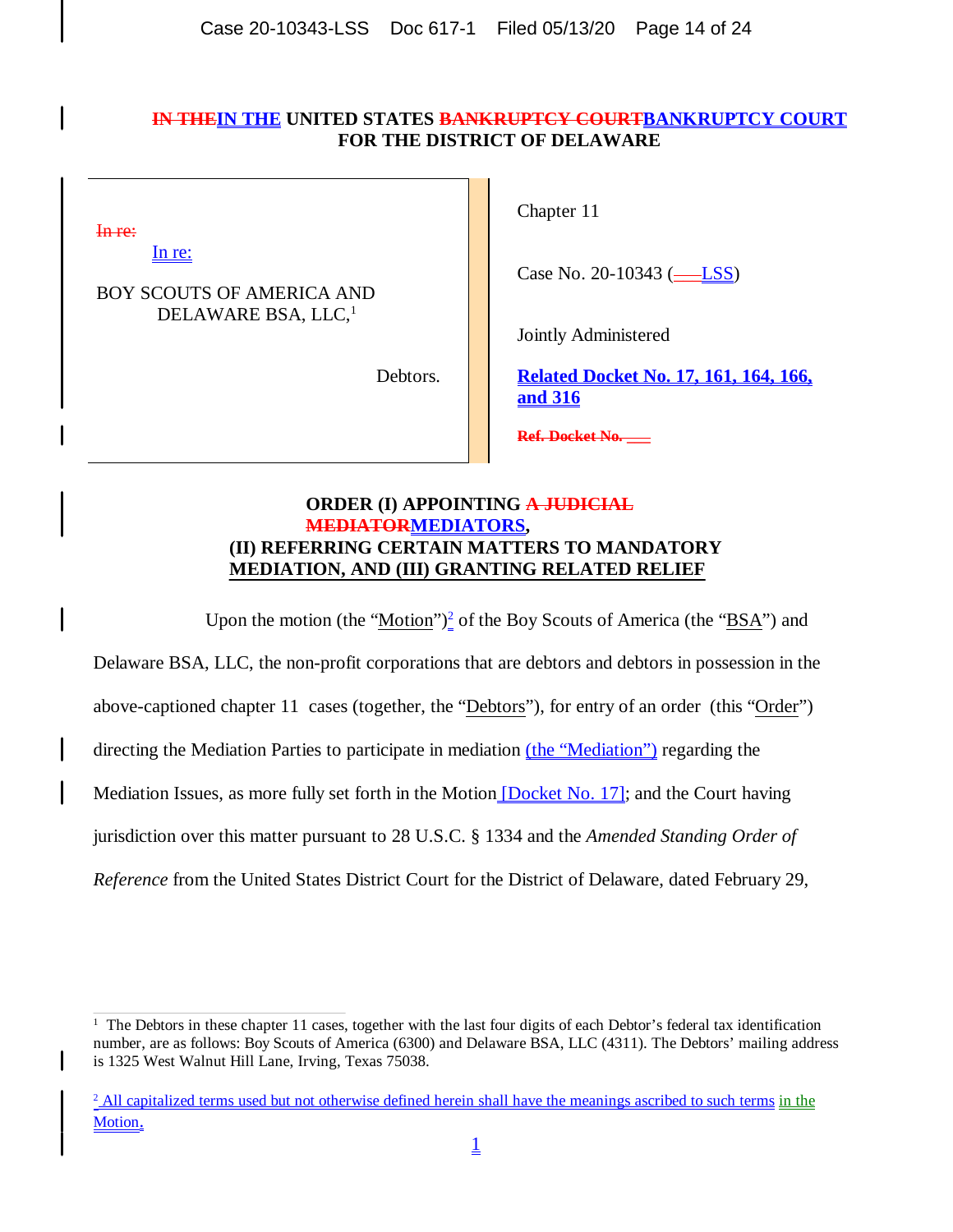#### Case 20-10343-LSS Doc 617-1 Filed 05/13/20 Page 15 of 24

2012; and this matterentry of this Order directing the Mediation Parties (as defined herein) to participate in the Mediation being a core proceeding within the meaning of 28 U.S.C. § 157(b)(2); and this Court being able to issuethe Debtors' consent to entry of a final order consistent with by this Court under Article III of the United States Constitution; and venue of this proceeding and the Motion in this District being proper pursuant to 28 U.S.C. §§ 1408 and 1409; and appropriate notice of and the opportunity for a hearing on the Motion having been given, and it appearing that no other or further notice need be provided; and this Court having reviewed the Motion and having heard the statements in support of the relief requested therein at a hearing before this Court; and all objections, if any, to the Motion having been withdrawn, resolved or overruled; and the relief requested in the Motion being in the best interests of the Debtors' estates, their creditors and other parties in interest; and this Court having determined that the legal and factual bases set forth in the Motion establish just cause for the relief granted herein; and after due deliberation and sufficient cause appearing therefor, it is HEREBY ORDERED THAT:

1. The Motion is GRANTED as set forth herein.

is appointed as Mediator for the Mediation Issues, which include all matters related to the comprehensive resolution of claims relating to historical acts of abuse in the BSA's Scouting programs through a chapter 11 plan of reorganization. 2. **Paul Finn and Eric Green are appointed as mediators (together, the "Mediators")** 

for the purpose of mediating the comprehensive resolution of issues and claims in BSA's chapter 11 case through a chapter 11 plan (the "Mediation Issues"), which includes all matters that may be the subject of a motion seeking approval by the Court of solicitation procedures and/or forms of plan ballots, a disclosure statement, or confirmation of a chapter 11 plan (the "Direct Plan Actions"). Timothy Gallagher is appointed as a Mediator, only to mediate the insurance issues among the Mediation Parties and any Additional Mediation Parties (each as defined below), along with the other two Mediators.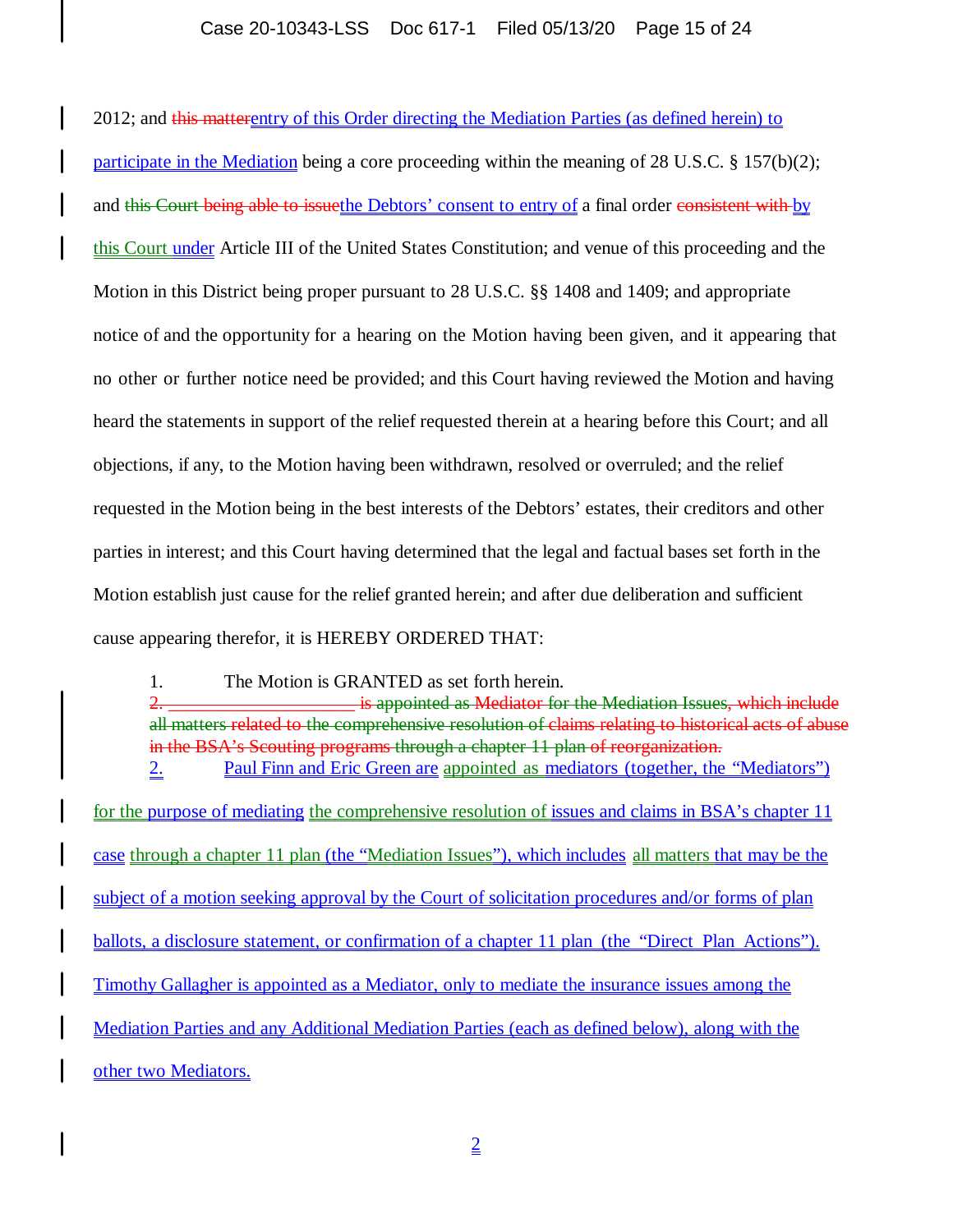3. The Debtors are responsible for timely payment of the fees and costs of Paul Finn and Eric Green on the terms and conditions of the attached agreement(s), the amounts of which shall be payable without further application or order from the Court.

4. 3. The Except as otherwise provided herein, the following parties (each a "Mediation Party" and together the "Mediation Parties shall") are directed to participate in the mediation. The Mediation Parties include: (a) the Debtors; (b) the Ad Hoc Committee of Local Councils; (c) the **prepetition** Future Claimants' Representative; (d) any official committee of creditors appointed by the Office of the United States Trustee; (e) applicable insurers under one or more insurance policies that afford the Debtors rights, benefits, indemnity or insurance coverage with respect to abuse claims; and (f) any other parties the Court, the Mediator, and/orthe Official Committee of Tort Claimants, including its members, professionals, and the individual members' professionals; (e) the Official Committee of Unsecured Creditors; and (f) each of the insurers set forth on Exhibit 1 hereto (the "Insurers,"). Other parties who are necessary to or who wish to participate in the Mediation including, without limitation any additional insurers, shall be included in the Mediation if (i) all of the Mediation Parties agree in the future should to include such additional parties in the Mediation; or (ii) the Court orders that such additional parties participate in the mediation process.Mediation upon further notice and a hearing or at the request of any of the Mediators. Any other party who participates in the Mediation in accordance with the immediately preceding two sentences shall be referred to herein as the "Additional Mediation Parties."

4. The mediation shall be governed by Local Rule 9015-5, including, for the avoidance of doubt, the provisions thereof that pertain to confidentiality and privilege.

5. The Insurers who are Mediation Parties are responsible for timely payment of onehalf of the fees and costs incurred by Mr. Gallagher. The Debtors are responsible for timely payment

3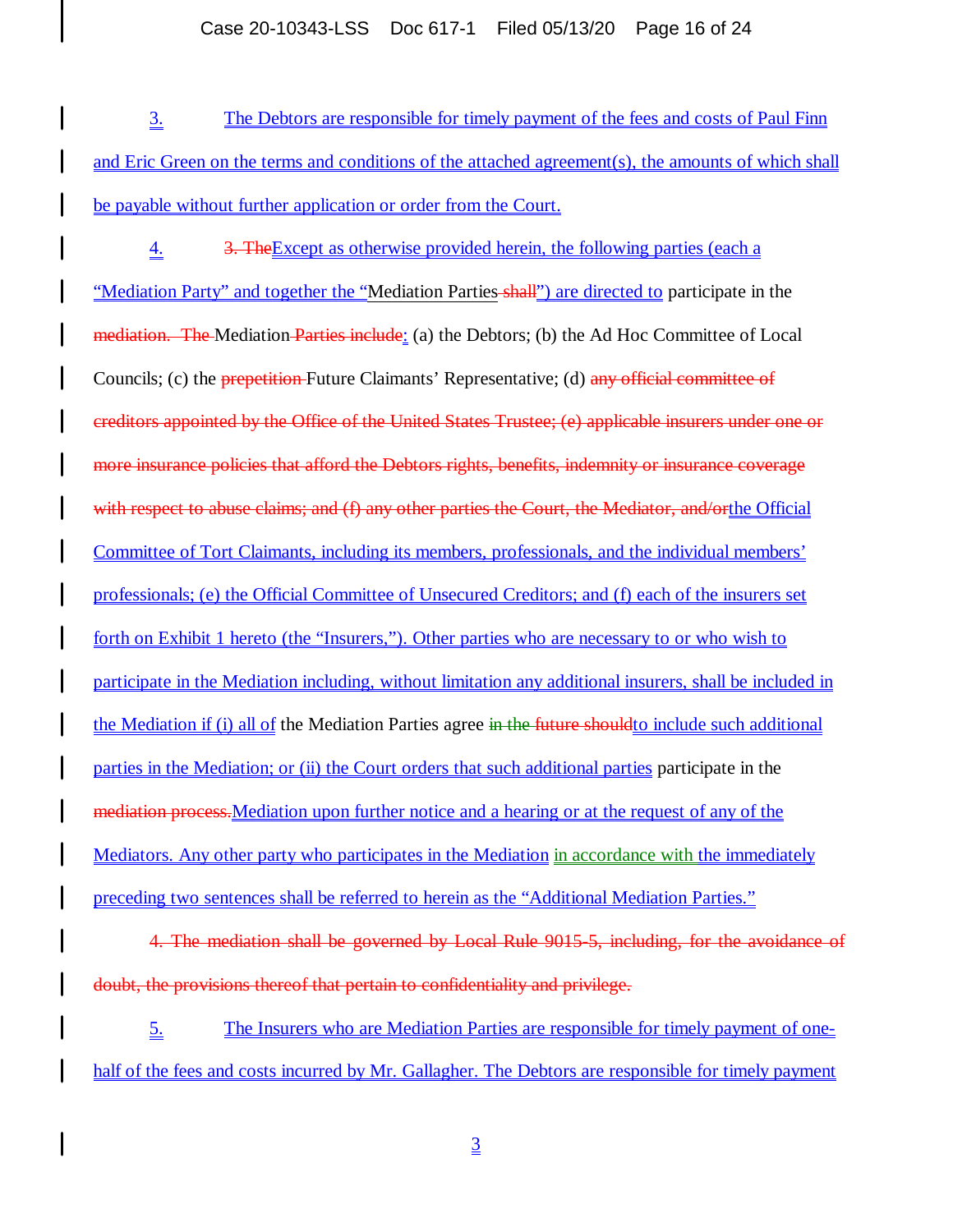#### Case 20-10343-LSS Doc 617-1 Filed 05/13/20 Page 17 of 24

of the other half of such fees and costs. All such amounts shall be payable, on the terms and conditions of the attached agreement, without further application or order from the Court.

6. In their respective roles, the Mediators shall work with the Mediation Parties and/or Additional Mediation Parties on the matters concerning the Mediation, including: (a) the structure and timing of Mediation procedures, including, without limitation, the attendance of specific Mediation Parties and/or any Additional Mediation Parties at particular Mediation sessions; and (b) the timing, general content, and manner of any submissions to the Mediators.

7. The provisions of Local Rule 9019-5(d) pertaining to "Confidentiality of Mediation Proceedings" shall govern the Mediation provided, however, that if a Mediation Party puts at issue any good faith finding concerning the Mediation in any subsequent action concerning insurance coverage, the parties' right to seek discovery, if any, is preserved. During the Mediation process, the Mediators also may make applicable or direct the use of such other provisions of Local Rule 9019-5 as they deem necessary or appropriate; provided that concerns arising from COVID-19 shall be taken into account as to the requirements of attendance in person in connection with the Mediation and no such attendance in person shall be required while the Bankruptcy Court is not permitting in-person appearances.

8. Notwithstanding the foregoing, this Order (a) does not require any Mediation Party or any Additional Mediation Parties to submit a dispute as to any matter to a Mediator (other than a matter that would be the subject of a Direct Plan Action) before filing a pleading with the Bankruptcy Court or any other court of competent jurisdiction, and (b) is without prejudice to any party's objection to the continuance of the preliminary injunction in or other matters with respect to adversary proceeding number 20-50527 (LSS).

9. All rights of the Mediation Parties are preserved and shall not be prejudiced by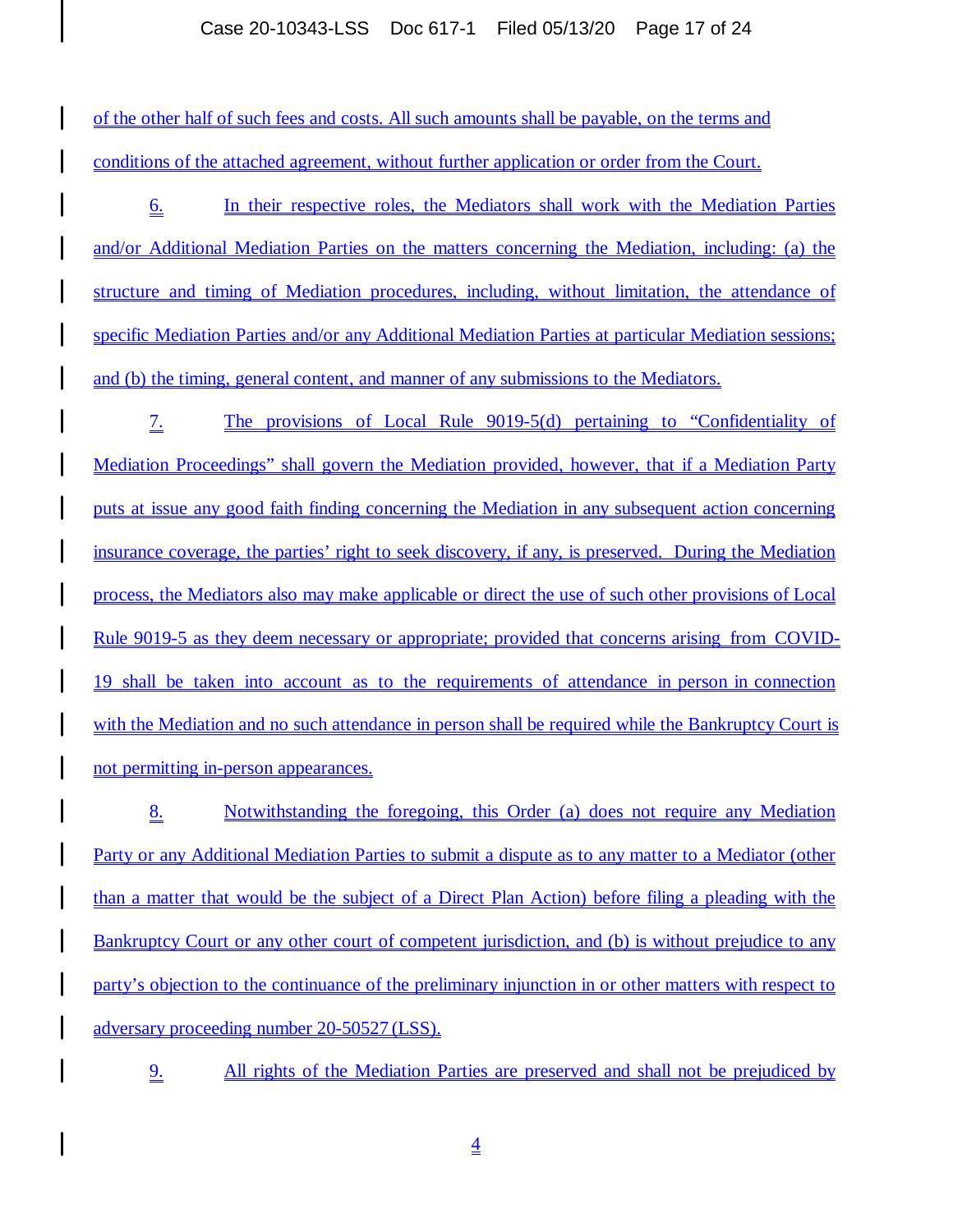## Case 20-10343-LSS Doc 617-1 Filed 05/13/20 Page 18 of 24

participation in the Mediation, including, without limitation, any rights to: (i) have final orders in non-core matters entered only after a *de novo* review by a District Court Judge; (ii) seek withdrawal of the reference of any matter subject to mandatory or discretionary withdrawal; (iii) seek remand of any removed matter; (iv) oppose venue transfer of any removed matter; (v) demand arbitration or a jury trial in any proceeding; and (vi) contest the jurisdiction of the bankruptcy court to enter any order concerning any alleged insurance coverage that is the subject of the Mediation.

10. 5. The Debtors are authorized to take all actions necessary or appropriate to effectuate the relief granted in this Order in accordance with the Motion., including executing agreements with Resolutions LLC, Mr. Gallagher, and Commonwealth Mediation on the terms set forth in the attached forms of agreement, on substantially similar terms, or on terms more favorable to the estates and/or, as applicable, to the Insurers.

6. All time periods set forth in this Order shall be calculated in accordance with Bankruptcy Rule 9006(a).

11. 7. This Court retains exclusive jurisdiction with respect to all matters arising from or related to the implementation, interpretation, and enforcement of this Order.

| Dated:<br>Wilmington, Delaware | , 2020 | UNITED STATES BANKRUPTCY JUDGE |         |
|--------------------------------|--------|--------------------------------|---------|
|                                |        |                                | Wilming |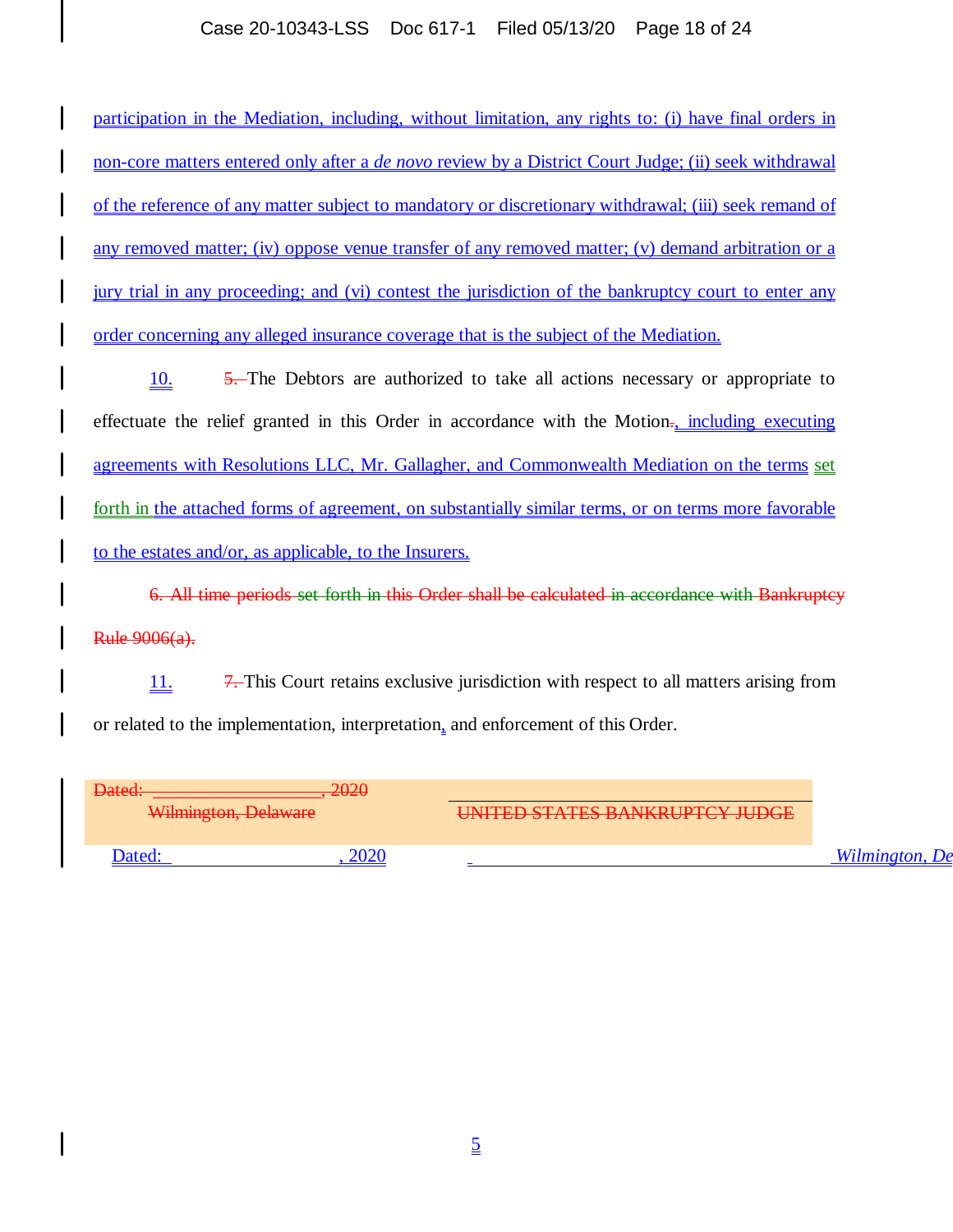## **Exhibit 1**

- 1. The Chubb Group of Insurance Companies, including but not limited to Insurance Company of North America
- 2. The Hartford Companies, including but not limited to Hartford Accident and Indemnity Company and First State Insurance Company
- 3. Allianz Global Risks US Insurance Company
- 4. National Surety Corporation.
- 5. Liberty Mutual Insurance Company
- 6. American International Group, Inc. entities, including National Union Fire Insurance

Company of Pittsburgh, PA; Lexington Insurance Company; Landmark Insurance

Company; The Insurance Company of the State of Pennsylvania

ACTIVE 256777171

ı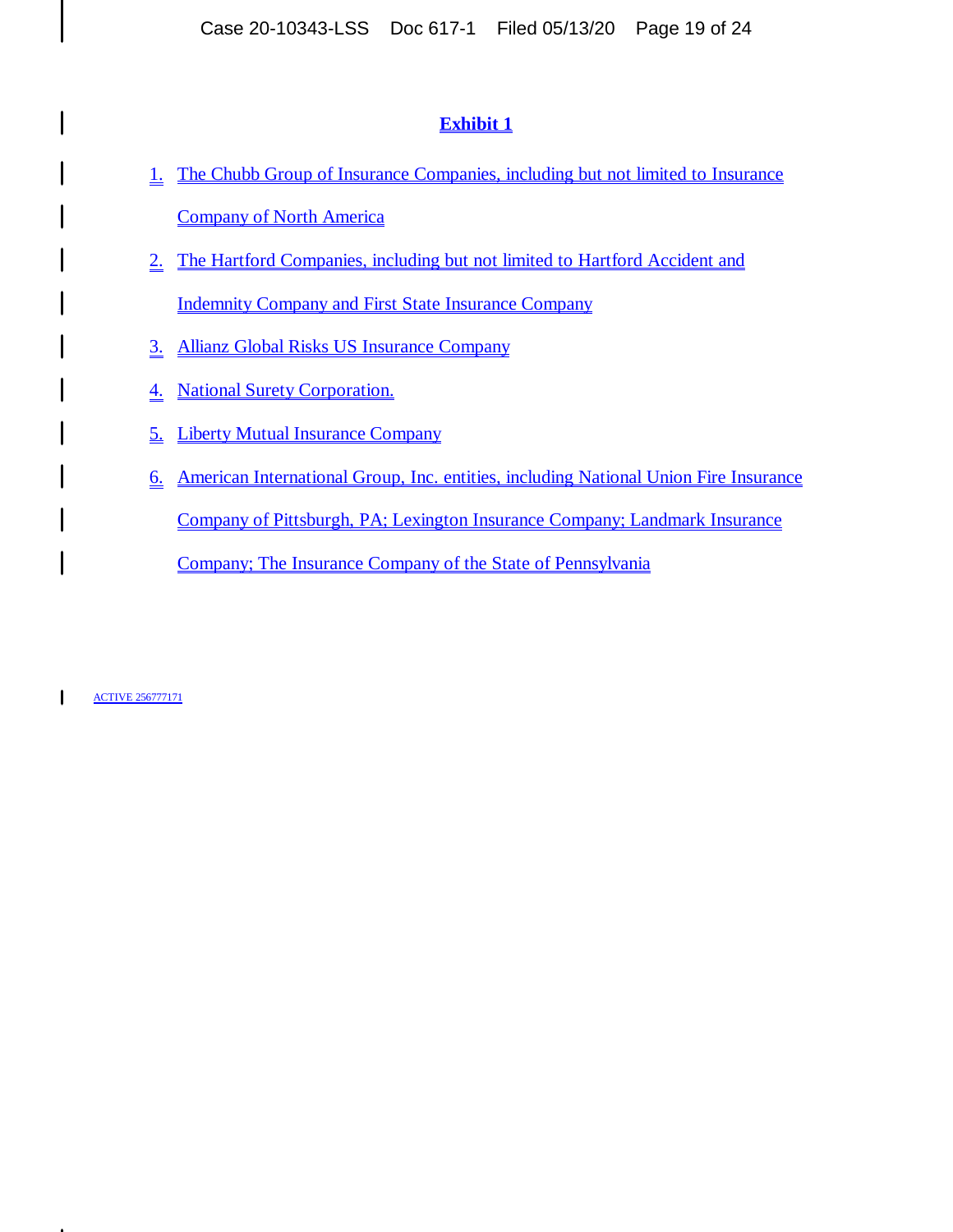| Summary report:                                                                            |                |  |  |  |
|--------------------------------------------------------------------------------------------|----------------|--|--|--|
| Litéra® Change-Pro TDC 10.1.0.300 Document comparison done on                              |                |  |  |  |
| 5/13/2020 3:05:55 PM                                                                       |                |  |  |  |
| Style name: Sidley Default                                                                 |                |  |  |  |
| Intelligent Table Comparison: Active                                                       |                |  |  |  |
| Original filename: BSA - Judicial Mediator - Proposed Order (AS<br>FILED) 256038598_1.DOCX |                |  |  |  |
| Modified filename: Exhibit 2 - Proposed Mediator Order.DOCX                                |                |  |  |  |
| Changes :                                                                                  |                |  |  |  |
| Add                                                                                        | 68             |  |  |  |
| <del>Delete</del>                                                                          | 40             |  |  |  |
| Move From                                                                                  | 10             |  |  |  |
| Move To                                                                                    | 10             |  |  |  |
| Table Insert                                                                               | $\overline{0}$ |  |  |  |
| <del>Table Delete</del>                                                                    | $\overline{2}$ |  |  |  |
| Table moves to                                                                             | $\Omega$       |  |  |  |
| <del>Table moves from</del>                                                                | 0              |  |  |  |
| Embedded Graphics (Visio, ChemDraw, Images etc.)                                           | $\theta$       |  |  |  |
| Embedded Excel                                                                             | $\overline{0}$ |  |  |  |
| Format changes                                                                             | $\overline{0}$ |  |  |  |
| Total Changes:                                                                             | 130            |  |  |  |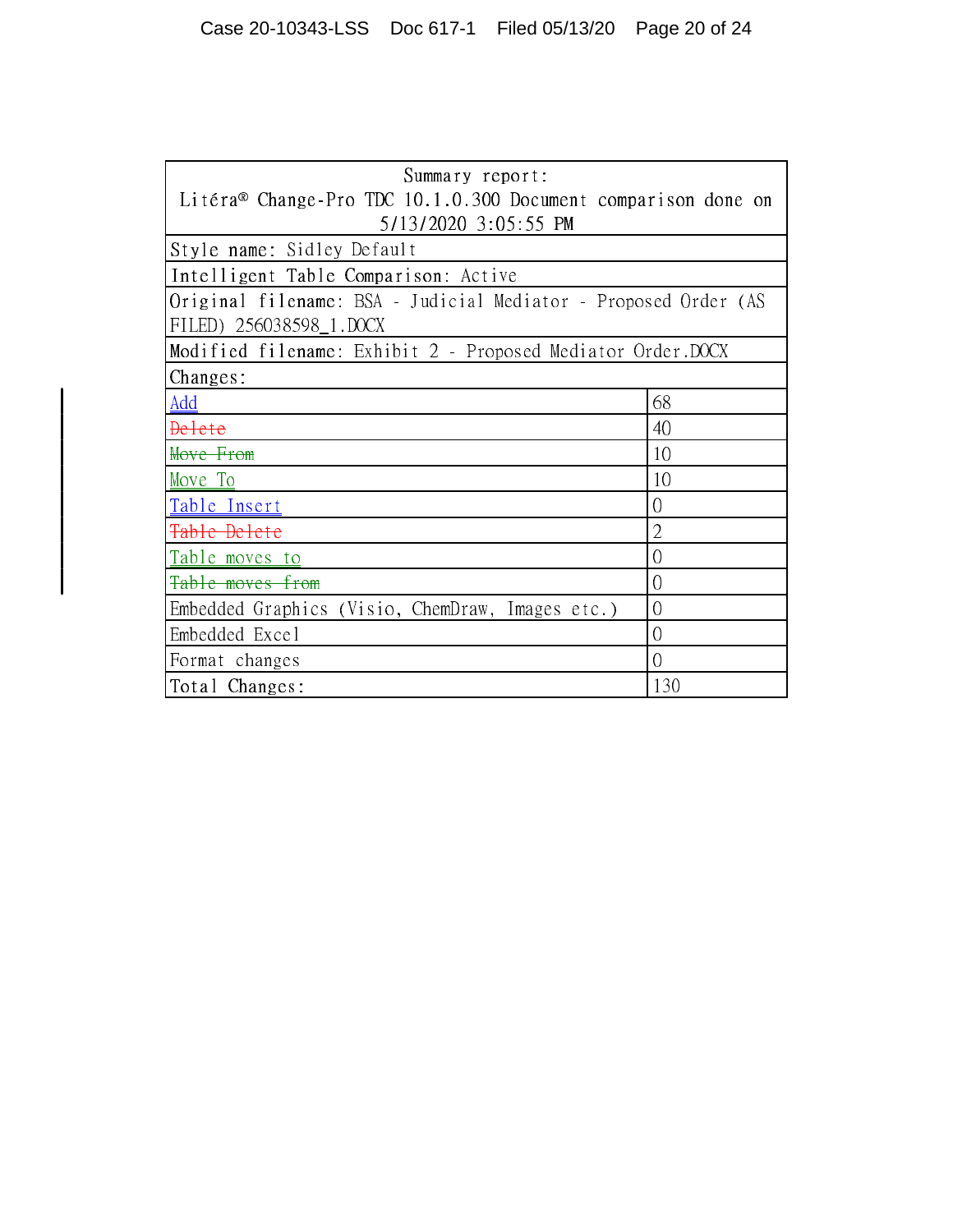# **Exhibit C**

**Finn Connections Disclosure**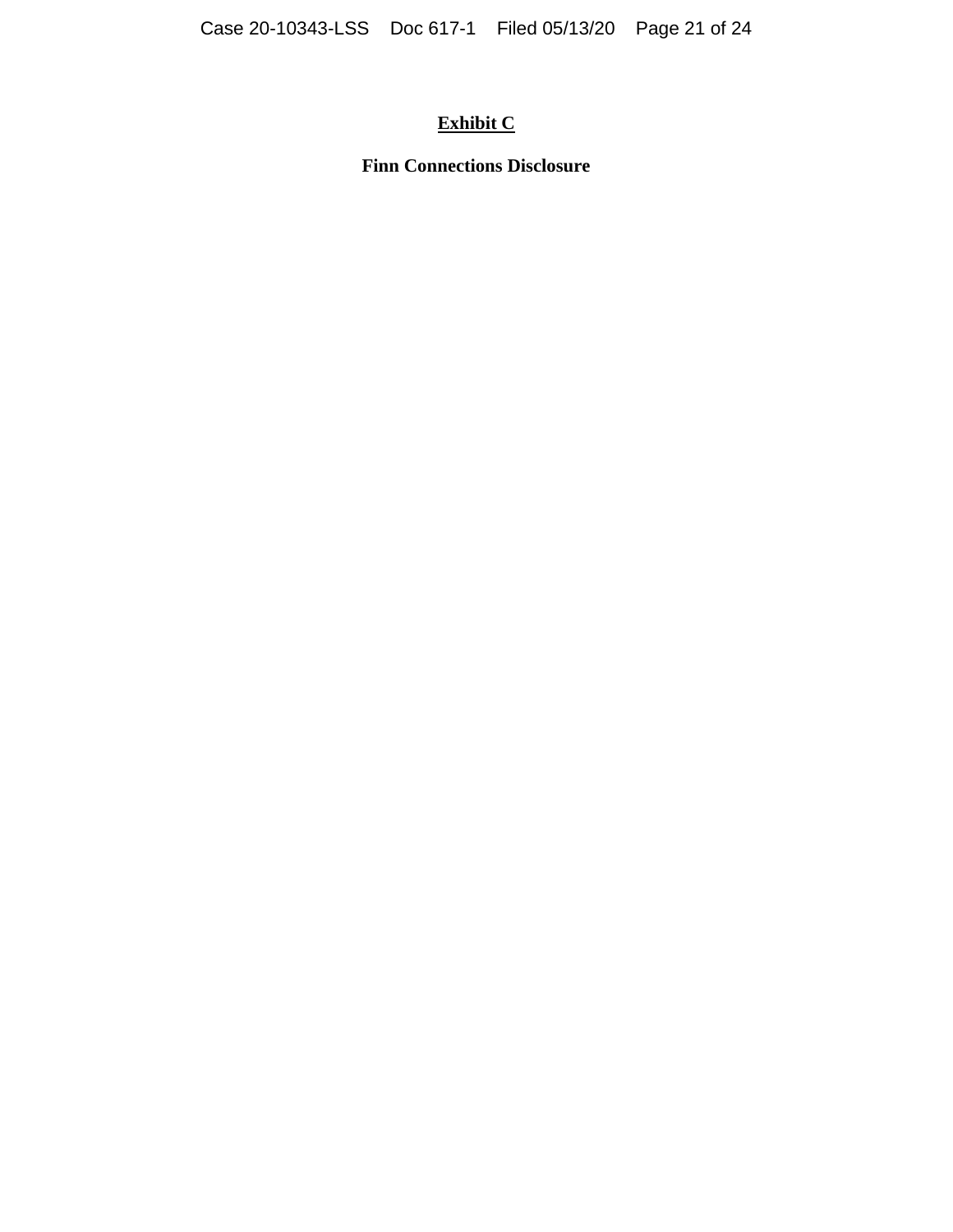## **COMMONWEALTH MEDIATION'S LIST BOY SCOUTS OF AMERICA BANKRUPTCY PETITION**

Plaintiffs' Attorneys: Paul Mones Ken Rothweiler Jeff Anderson Steve Crew Peter Janci Mike Pfau Tim Kosnoff Mitch Garabedian Carmen Durso James Marsh Defendant's Attorneys: Randy Squires Randy Cox Melick & Porter Garth Unke Richard Matthews (former General Counsel) Todd Allen (former assistant General Counsel) Steve McGowan (present General Counsel) Bruce Griggs Ellen Perloni Sidley Austin

Claims Committee: John Humphrey James Stang, Esquire

There are other Plaintiff's and Defendant's lawyers who I have done work for involving BSA claims. I don't remember their names.

Paul A. Finn, Mediator April 21, 2020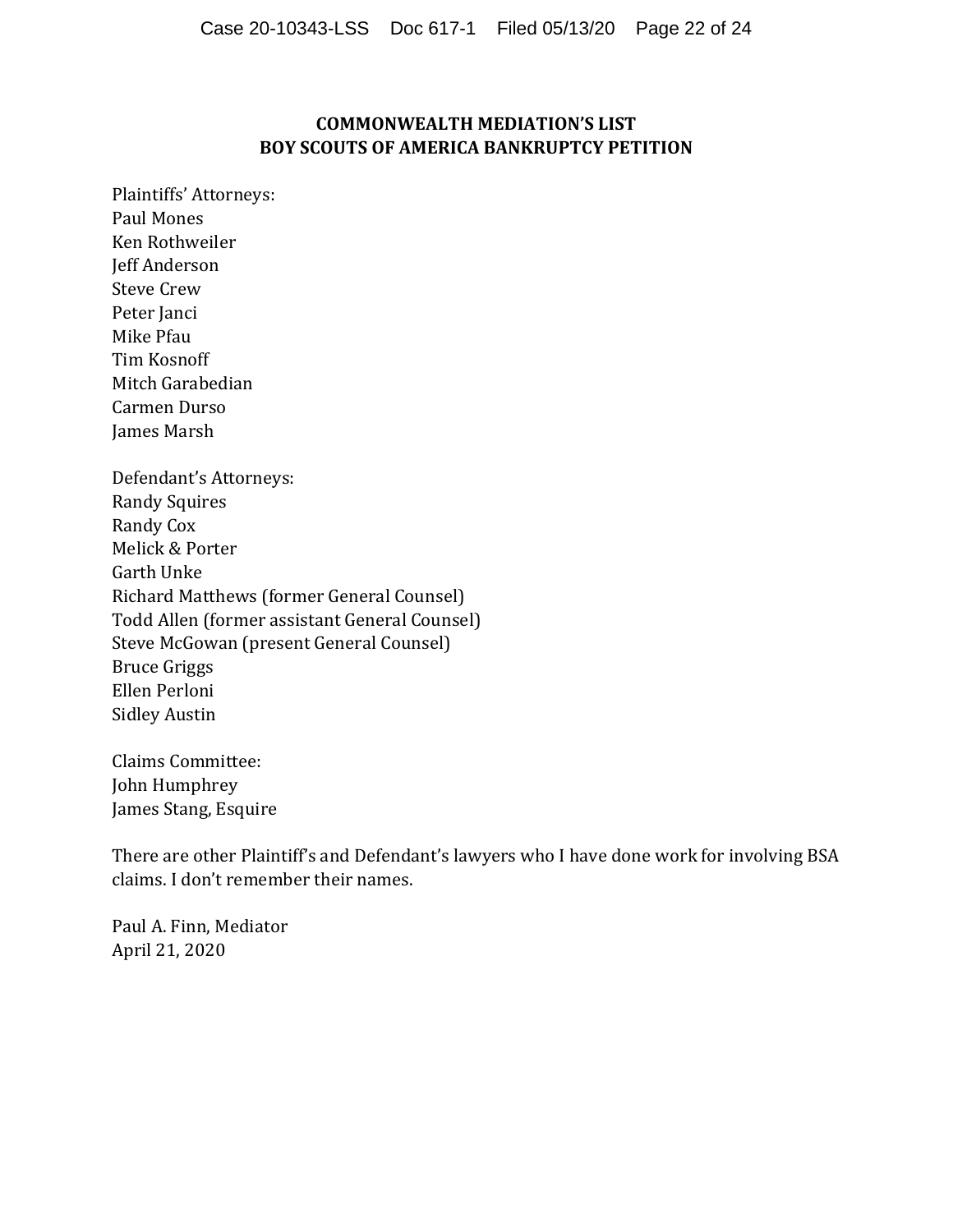# **Exhibit D**

**Green Connections Disclosure**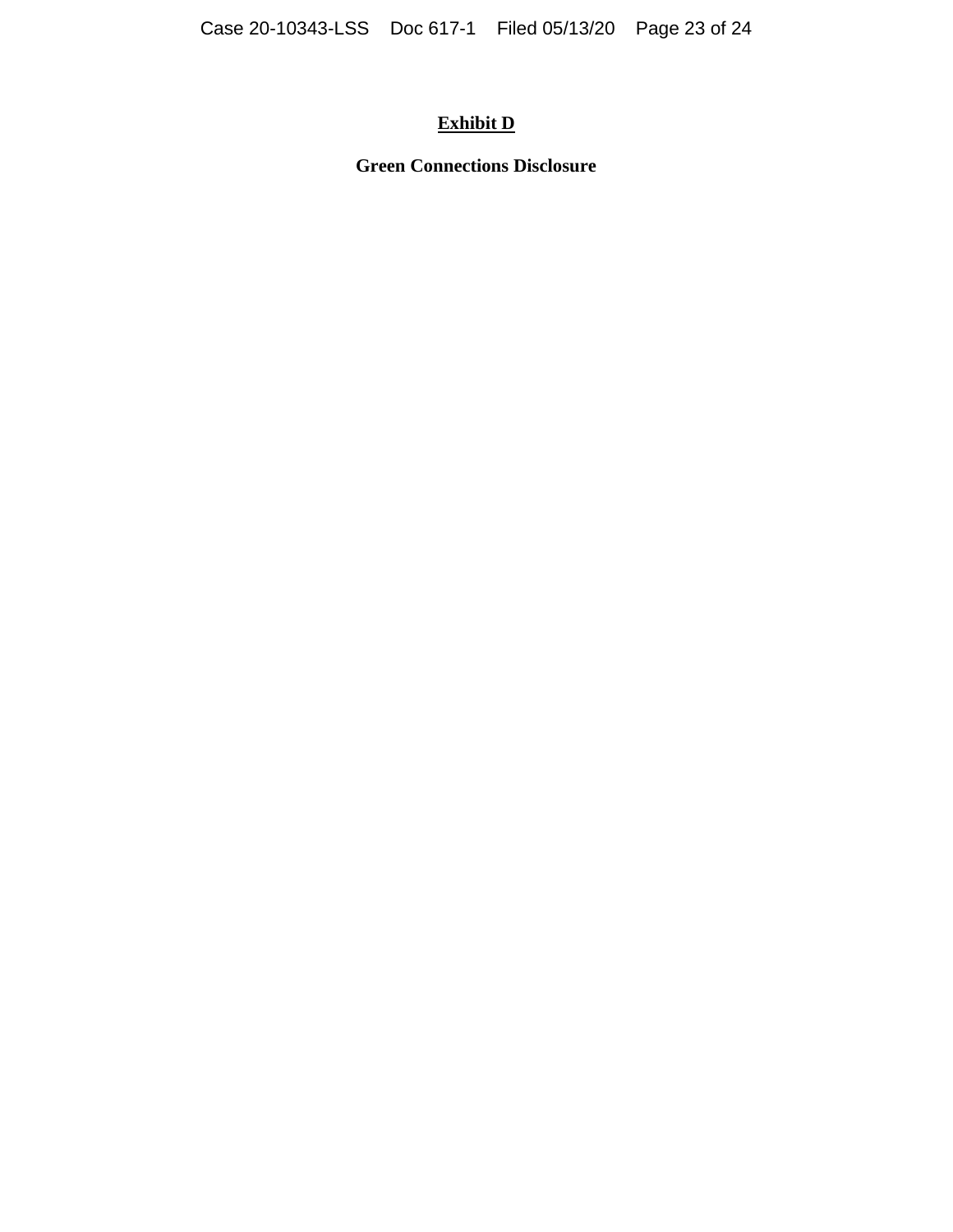#### **BSA Disclosures for Resolutions, LLC**

## **April 22, 2020**

To the best of our knowledge, Resolutions, LLC has never represented or mediated or arbitrated for any of the parties in the BSA bankruptcy case that have been disclosed to it.

To the best of our knowledge, neutrals at Resolutions, LLC have worked in a neutral capacity in mediations, arbitrations, allocations, or victim trusts with Palchulski Stang Ziehl & Jones; Andrews & Thornton; Sidley Austin; Haynes & Boone; Kramer Levin; Reed Smith; and James Patton (Young Conaway).

To provide additional detail:

Professor Green is the court-appointed FCR in the Federal Mogul, Babcock & Wilcox, Dresser Industries, and Bondex asbestos victims trusts and in the Met-Coil TCA victims trust and the Dresser Industries Silica victims trust, in which he is represented by Young Conaway. Sidley Austin may have represented the debtor or another party in the Federal Mogul bankruptcy and may have represented some third parties in some of the other asbestos bankruptcies.

Professor Green was the Monitor of the mortgage-backed securities Settlement Agreements between the Federal Government and the Attorneys General of several states and Bank of America, Morgan Stanley, and Goldman Sachs, in which he was represented by Young Conaway.

Professor Green is the court-appointed Special Master and Trustee of the Takata Airbag Individual Restitution Fund and Tort Compensation Trust. Sidley Austin represents a third-party OEM participating in the Takata Tort Compensation Trust Fund. Palchulski represented the Official Tort Committee pre-Confirmation and the Trustee of the Reorganized TK Holdings trust post-Confirmation in Takata.

Carmin Reiss of Resolutions, LLC is the Trustee of the Victims' Restitution Fund in the Insys Therapeutics, Inc. bankruptcy and was the Court appointed Referee for Claims Resolution Facility in the Muscletech and NVE, Inc. bankruptcies, in all of which Andrews & Thornton was on the tort committee. Professor Green was the Special Master in the Metabolife Ephedra bankruptcy in which Andrews & Thornton were on the tort committee.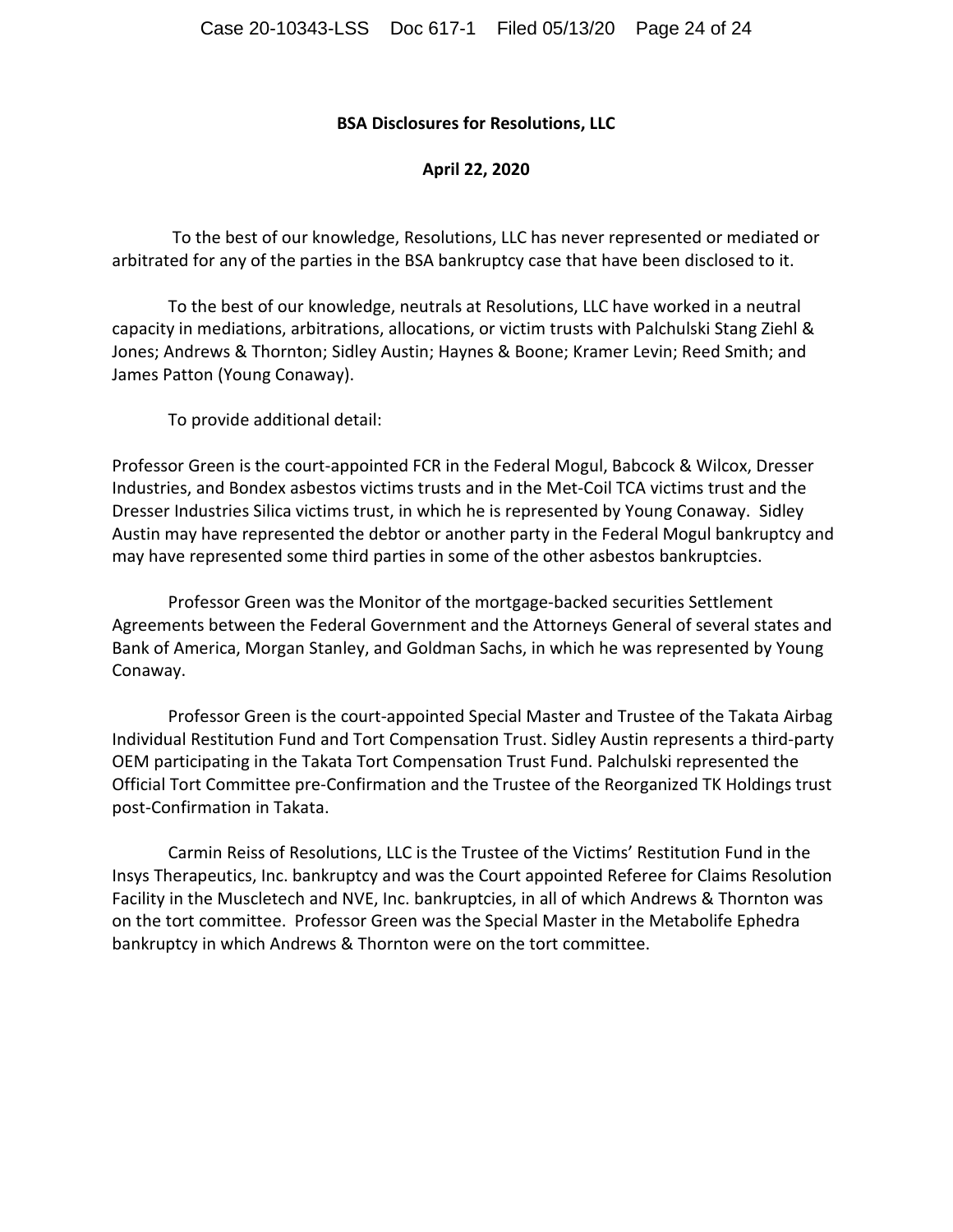# **Exhibit B**

**Proposed Order**